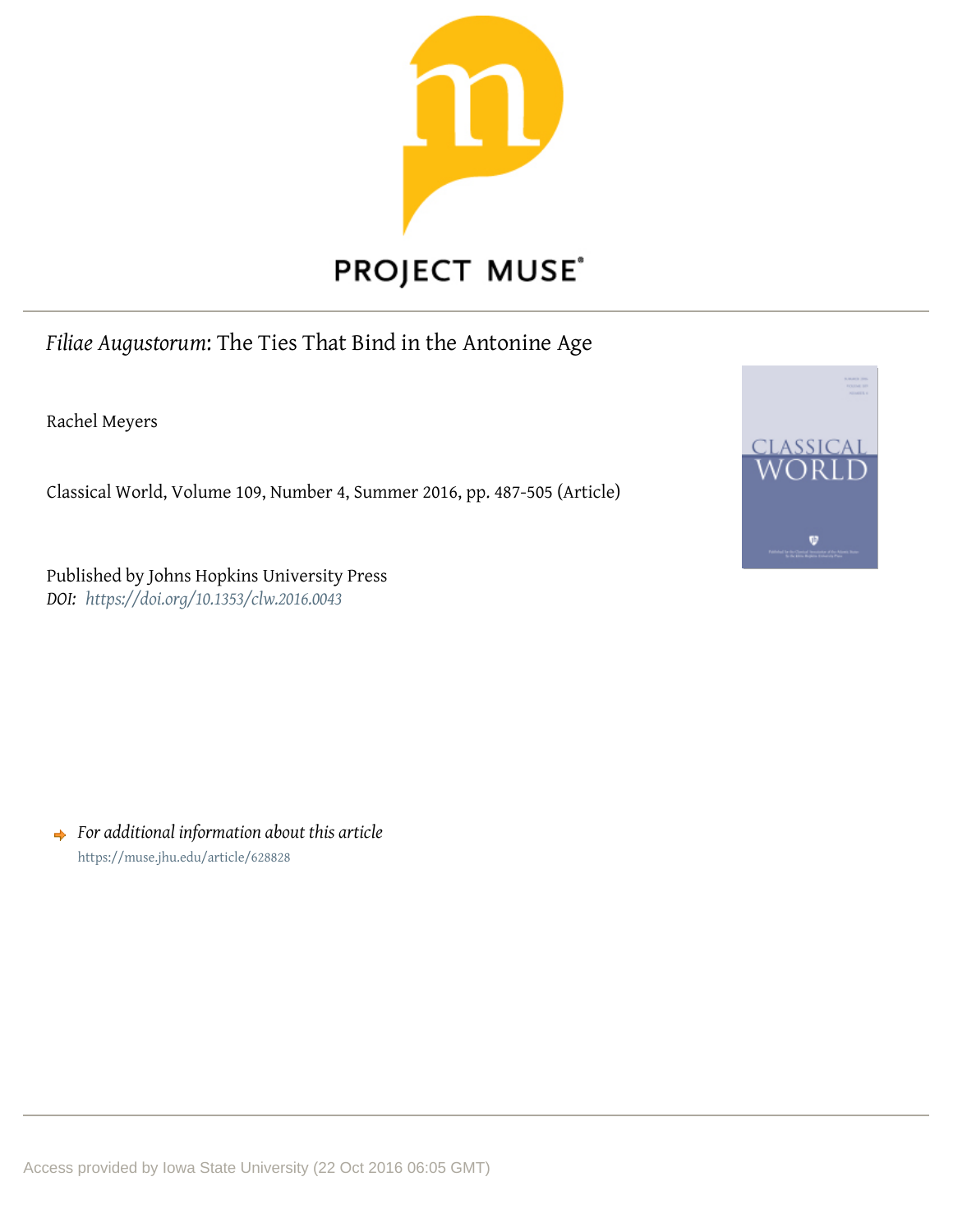## *Filiae Augustorum*: The Ties That Bind in the Antonine Age

### RACHEL Meyers

ABSRACT: While the titles of imperial family members on Roman coins have been used to establish chronology, I argue that the specific titulature on the coins of Faustina II and Lucilla promotes their roles as the ties among three emperors. Though other scholars have commented on their basic roles, crucial evidence for how the Antonines promoted the roles of these women has been overlooked. By highlighting this intentional language compared to coins of prior imperial women, I show that Faustina and Lucilla not only represented the continuing harmony of the empire during the Antonine Age but also legitimated the rule of their husbands.

*"Si uxorem dimittimus, reddamus et dotem*.*"*<sup>1</sup>

These words were said to be uttered by the emperor Marcus Aurelius when, in reference to a story that Commodus was fathered not by the emperor but by a gladiator, he was asked whether he might divorce Faustina for adultery. Her dowry, of course, was the Roman Empire, which had passed into the hands of Marcus Aurelius when Faustina's father Antoninus Pius died in 161. Marcus had been groomed for the position, having been made Caesar and then having been married to Faustina early in the reign of Pius. Though certainly the verity of the *Historia Augusta* can be called into question on any number of items whether the empress committed adultery or whether the emperor actually spoke these words—that this statement is recorded demonstrates that the writer of the *HA*, at least, and probably a wider slice of the population, believed that Marcus owed his position entirely to the fact that his father-in-law passed the principate on to him.

<sup>1</sup> *HA*, *Marcus Aurelius* 19.8.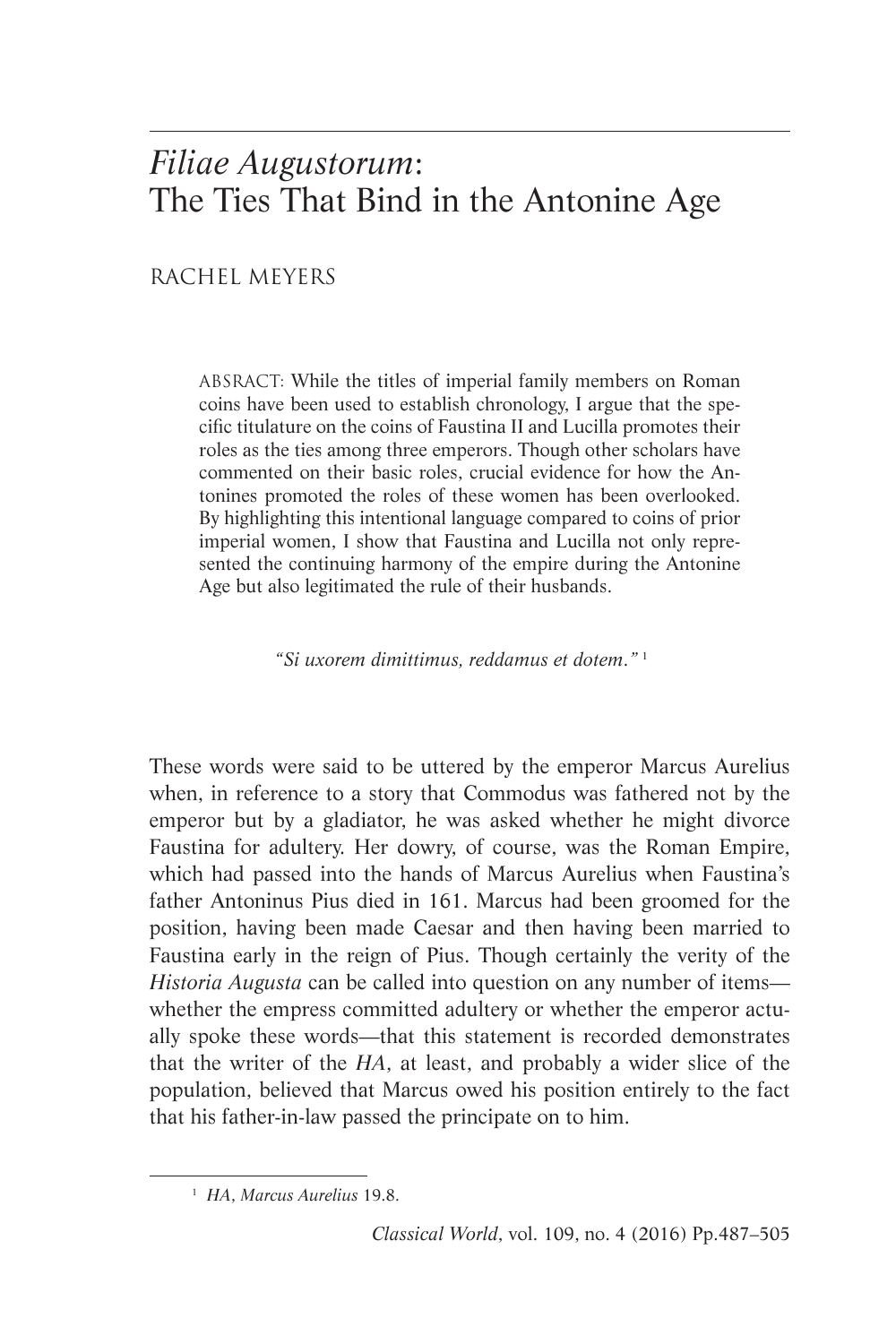#### 488 *Classical World*

Scholars have acknowledged the roles Faustina played as Antoninus' daughter and Marcus' wife and the importance, in general, of imperial women in maintaining the dynastic family line. Yet they have overlooked crucial evidence for how both Faustina and Lucilla were portrayed not only as emblems of dynastic continuity but also as forces legitimating the rule of their respective husbands. Faustina the Younger holds a prominent position in Roman history as the daughter of one emperor, wife of another, and mother of a third emperor. Her daughter Lucilla was the daughter of one emperor and wife of another (Lucius Verus) as well. Coins minted with their portraits include legends with their own names and the name of their respective fathers. To see why this is significant, it will be necessary to briefly review the coinage of the imperial women who came before them. With the coins of Faustina and Lucilla, there comes a change in the nomenclature of the imperial women. Although previous generations of imperial women were referred to as the wife of the emperor on coins, the only link stated on the coins of both Faustina and Lucilla is that of daughter of the emperor. Because empresses had no official power in the empire, their nomenclature explains their status; the change in the nomenclature of Faustina and Lucilla signals the importance of the father-daughter link between Antoninus Pius and Faustina and between Marcus Aurelius and Lucilla. In this article, I demonstrate that the innovative titulature on the coinage of Faustina and Lucilla is significant because it fosters and promotes their roles in ensuring the peaceful continuity of the imperial house, and thus the prosperity of the empire. Furthermore, these women were the transmitters of imperial power, and their coinage constructs and publicizes this development.<sup>2</sup>

Though Faustina and, to a lesser extent, Lucilla attracted the (negative) attention of ancient writers, they have more commonly been overshadowed by Julia Domna in modern scholarship. While a few studies

<sup>&</sup>lt;sup>2</sup> I am not the first to see the imperial women as transmitters of legitimacy. M. Corbier ("Male Power and Legitimacy Through Women: The *Domus Augusta* under the Julio-Claudians," in R. Hawley and B. Levick, eds., *Women in Antiquity: New Assessments* [London 1995] 191) points out that after the death of Caligula, Josephus remarked "there were some who aspired to the throne by reason both of their distinguished birth and of their marriage connections. For instance, Marcus Vinicius had a good claim to both because of his noble birth and by his marriage to Gaius' sister Julia [Livilla]" (*AJ* 19, 251). Of course Marcus Vinicius did not become emperor, Claudius did, and Corbier points out that Claudius promoted his relationships to Livia and Antonia (Augustus' niece) to legitimate his power.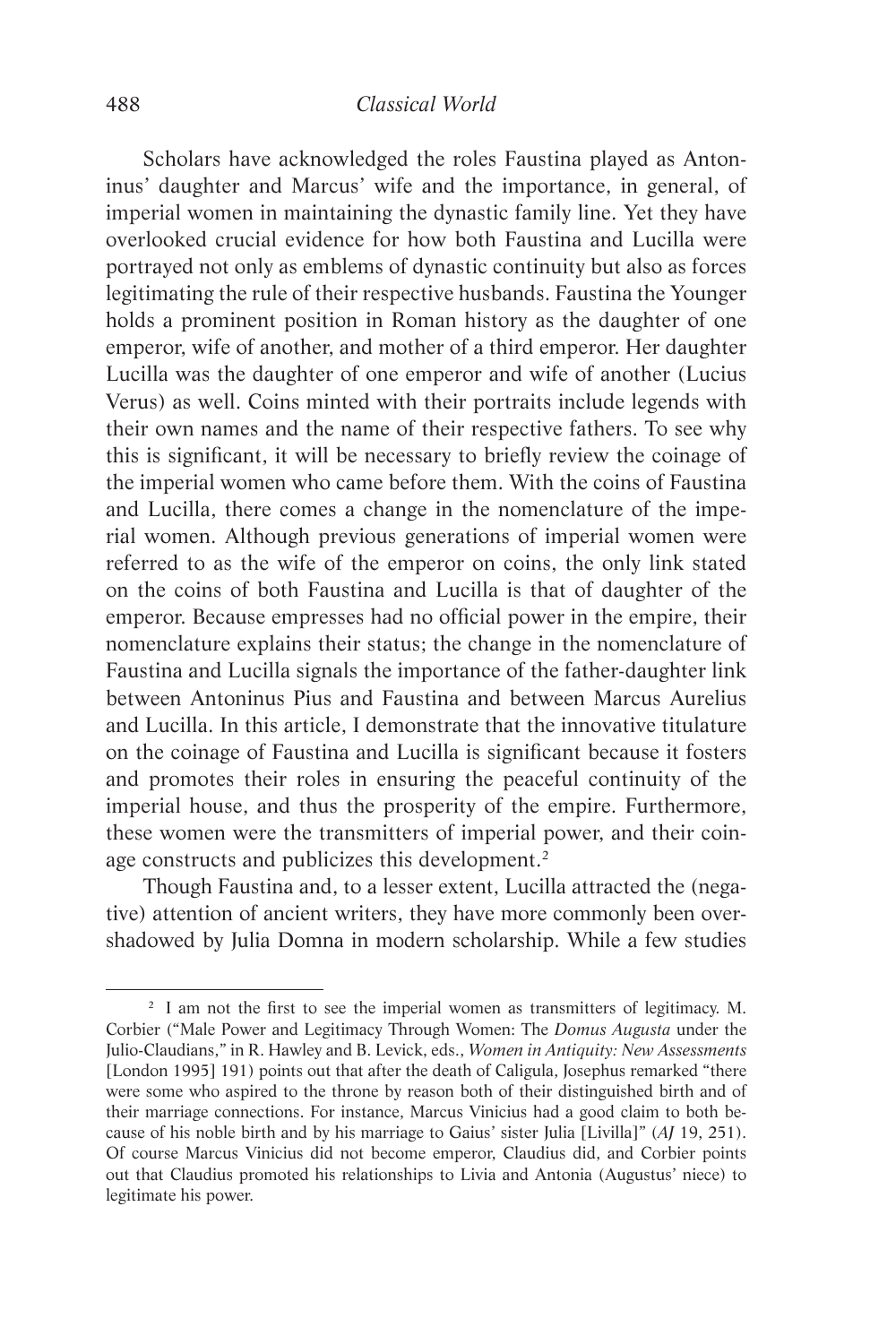have examined the portraits of the Antonines<sup>3</sup> and even some of the images on the coins as examples of propaganda, no scholar has paid attention to the specific naming conventions of the imperial women used on the coinage produced during the reigns of Antoninus Pius, Marcus Aurelius, and Lucius Verus.<sup>4</sup> The titulature of the imperial women is as significant as their portraits on the obverse and iconography on the reverse of the coins because all these elements were components of how the imperial family presented itself to Roman society. Since the very beginning of the principate, the imperial family was represented in certain ways and associated with ideas and messages that changed over time.<sup>5</sup> The titulature of the Antonine women, never considered in detail, or within the context of the imperial women before and after them, is an essential aspect of the self-presentation of the whole Antonine family.

Since the appellation Augusta figures into the discussion of women's titulature, a brief history of its origin is in order.6 Romans did not have

<sup>6</sup> A. Kolb, "Augustae—Zielsetzung, Definition, prosopographischer Überblick," in A. Kolb, ed., *Augustae. Machtbewusste Frauen am römischen Kaiserhof?* (Berlin 2010) 11–35.

<sup>3</sup> See K. Fittschen, *Die Bildnistypen der Faustina minor und die* Fecunditas Augustae (Göttingen 1982), a fundamental starting point for any examination of the representations of Faustina that also includes a short investigation of the portraits of Lucilla. Other works that treat the portraiture and coinage of the Antonine period include A. Alexandridis, *Die Frauen des römischen Kaiserhauses: eine Untersuchung ihrer bildlichen Darstellung von Livia bis Iulia Domna* (Mainz 2004); W. Szaivert, "Zur Chronologie der Lucillaprägungen," *Jahrbuch für Numismatik und Geldgeschichte* 30 (1980) 7–14; M. Wegner, *Die Herrscherbildnisse in antoninischer Zeit* (Berlin 1939). B. Levick (*Faustina I and II* [Oxford 2014]) pulls together a great deal of information from a variety of ancient sources and their modern interpretations, though her treatment is brief on every topic. Levick refers (63–64) to coinage mainly when coins help fill in chronological details, such as the birth of the twin boys in 161, but does not attempt a careful analysis of the titulature or imagery on the coinage.

<sup>4</sup> On the matter of whether the images on coins had any meaning to contemporary Roman society, there has been much discussion. C. H. V. Sutherland (*Coinage in Roman Imperial Policy* 31 B.C.–A.D. 68 [London 1951]) declared that the images and words were significant, while A. H. M Jones ("Numismatics and History" in P. A. Brunt, ed., *Essays Presented to H. Mattingly* [London 1956]) pointed out that most Romans would not have been able to decipher the images or messages on coins. B. Levick ("Propaganda and Imperial Coinage," *Antichthon* 16 [1982] 104–116 and "Messages on the Roman Coinage: Types and Inscriptions," in G. Paul and M. Ierardi, eds., *Roman Coins and Public Life under the Empire. E. Togo Salmon Papers II* [Ann Arbor 1999] 41–61) and A. Wallace-Hadrill ("Image and Authority in the Coinage of Augustus" *JRS* 67 [1986] 66–87) share Sutherland's view. See also R. Wolters, *Nummi Signati: Untersuchungen zur römischen Münzprägung und Geldwirtschaft* (Munich 1999). Certainly the production of coins with varying portraits, titles, and, especially, reverse iconography lends credence to the idea that great thought was given to coinage during the imperial period.

<sup>5</sup> P. Zanker, *The Power of Images in the Age of Augustus* (Ann Arbor 1988).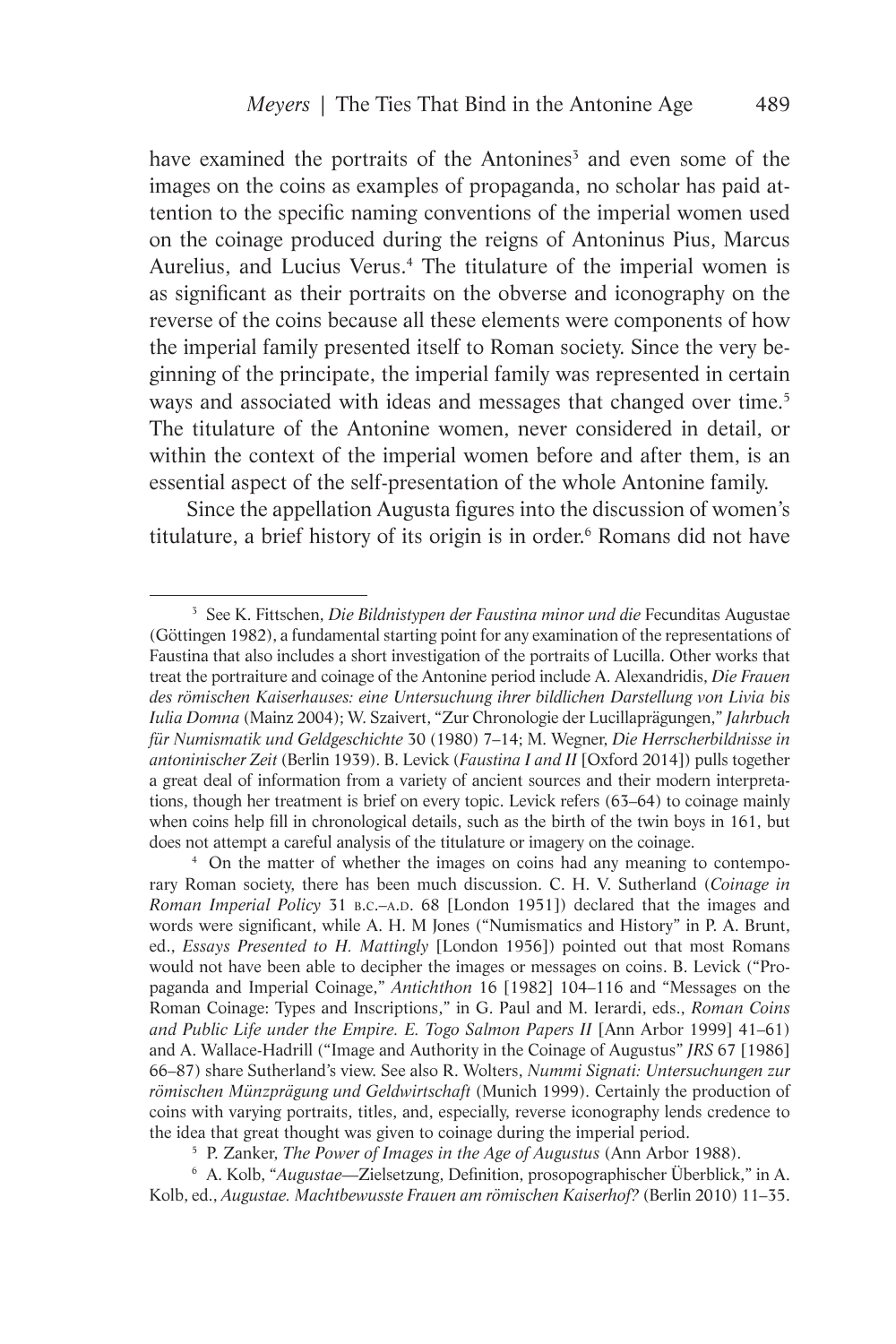a system in place for honoring women as they did for men. Thus when Augustus began the principate and special honors and privileges were given to Livia and Octavia, the Romans had to come up with appropriate ways to acknowledge the roles of imperial women, just as Octavian had been given the title Augustus.7 One way in which early imperial women began to be honored was with the title Augusta. Flory has shown that throughout most of the Julio–Claudian period, the cognomen Augusta designated the mother of the Augustus, the ruling emperor.8 When Claudius and then Nero extended the title to a wife who had borne children, Augusta gradually became a less rigid title and came to refer to the wife of the emperor and, therefore, mother of the imperial heir.<sup>9</sup> By the early second century, the designation Augusta had loosened to encompass any close female relative of the emperor, including his wife.10 Under Trajan the name Augusta was granted not only to his wife Plotina but also to his sister Ulpia Marciana and his niece Matidia the Elder.<sup>11</sup> Faustina the Elder was endowed with the title Augusta shortly after Antoninus Pius became *princeps* in 138, and after her, the emperor's wife was awarded this honor either upon her marriage or immediately after her husband's accession to power.12 Other women in the imperial court could also receive this title. In fact, Faustina the Younger became Augusta in 147, after the birth of her first child but many years before her husband became emperor.13 Thus she was given the honorary title as daughter of the emperor and mother of an heir.<sup>14</sup>

<sup>&</sup>lt;sup>7</sup> M. Flory "Livia and the History of Public Honorific Statues for Women in Rome," *TAPA* 123 (1993) 287–308.

<sup>8</sup> M. Flory, "The Meaning of Augusta in the Julio-Claudian Period," *AJAH* 13.2 (1988) 113–38.

<sup>9</sup> An exception to this trend is the case of Julia Flavia, the daughter of Titus, who was called Augusta and appeared on coinage minted during her father's and uncle's reigns.<br><sup>10</sup> H. Temporini, *Die Frauen am Hofe Traians: Ein Beitrag zur Stellung der* Augus-

tae *im Principat* (Berlin 1978) 27–35. For a chronological perspective on the bestowal of the title Augusta and an argument for increasingly more specific titles for the empress, see W. Kuhoff, "Zur Titulatur der römischen Kaiserinnen während der Prinzipatszeit," *Klio* 75 (1993) 244–56.

<sup>11</sup> D. Kienast, *Römische Kaisertabelle. Grundzüge einer römischen Kaiserchronologie* (Darmstadt 1996) 125–26.

<sup>12</sup> See Kuhoff (above, n.10) 252. Julia Domna was granted the title Augusta right after Septimius Severus became emperor by ousting Didius Julianus. 13 See further below on this point.

 $14$  Of course, her first child was a girl and therefore not as significant as a male heir; nevertheless, as we see with Faustina herself, a daughter could transmit imperial power to her husband.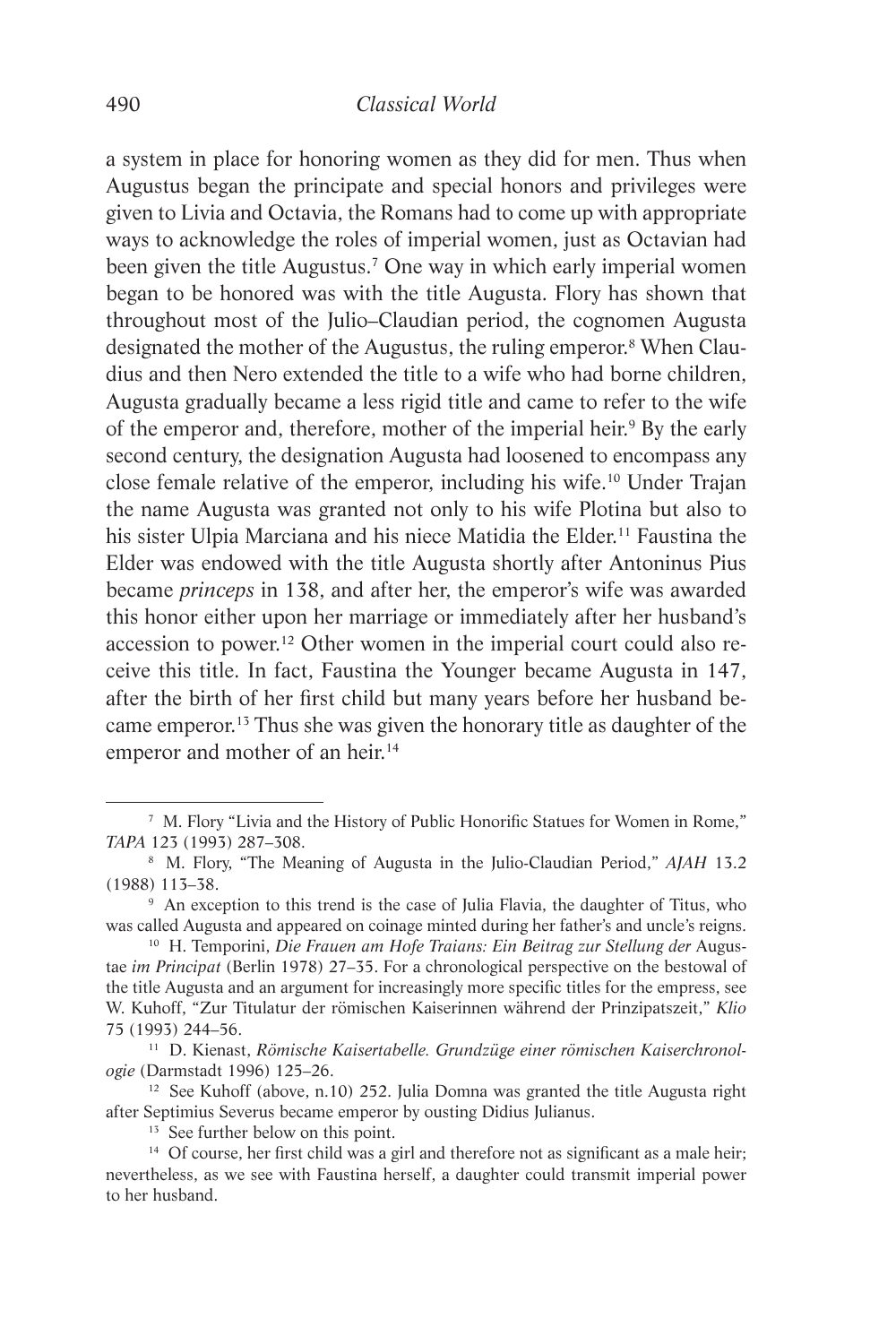When the practice of naming female relatives Augusta was taking hold, the practice of portraying Roman women on coins also developed. The practice of placing the rulers' female relations on coins began slowly in the triumvirate period and strengthened by the mid-first century CE. The practice began subtly with portraits of women, unidentified in the coin legend but assumed to be Julia and Livia. A coin of Augustus illustrates on the reverse the portrait heads of a woman and two boys, thought to be Julia and her sons Gaius and Lucius.15 Livia does not appear on any coin minted under Augustus at Rome. Perhaps the earliest coin with Livia struck in Rome is a bronze, minted circa 15–16, with Tiberius on the obverse and the portrait of a woman, thought to be Livia, on the reverse, though no inscription on the coin confirms this.<sup>16</sup> Not until 22–23 does Livia appear for certain, now identified by her new name: Julia Augusta.17 The coins of imperial women are not numerous during the Julio–Claudian and Flavian eras, and when the women are identified in the coin legend, their nomenclature always includes their relationship to the emperor, as if justifying their representation on coins. Throughout the first century, there is no one standard way in which the imperial women are named on coins. Agrippina the Elder is referred to as the mother of Caligula during his reign, and his three sisters appear on the reverse of his coins with just their names.<sup>18</sup> Domitia is identified on some coins along with the name of her husband Domitian, and on others simply by her own name.19

On an undated aureus, Plotina is designated PLOTINA AVGVSTA IMP(ERATORIS) TRAIANI CAES(ARIS), with the titles of Trajan continued onto the reverse—GER(MANICI) DAC(ICI) PARTHICI P(ONTIFICIS) M(AXIMI) TR(IBVNICIA) P(OTESTATE) CO(N)S(V-LIS) VI P(ATRIS) P(ATRIAE)*.* 20 In this series of coins, the name of Plotina is accompanied by the official titles of her husband. However, in another series the obverse legend identifies the empress simply with

<sup>15</sup>*RIC* 404–405.

<sup>16</sup>*BMC* Tiberius 65.

<sup>&</sup>lt;sup>17</sup> BMC Tiberius 76. Through Augustus' will, she was adopted into the Julian family and given the title Augusta.

<sup>18</sup> For Agrippina I: *RIC* 13, 21, 30; for Caligula's sisters: *RIC* 33, 41.

<sup>19</sup> With titulature of Domitian: *RIC* 210, 212–14; as Domitia Augusta: *RIC* 211, 230.

<sup>20</sup>*RIC* 729. Trajan's titulature appears in a similar fashion on his coins dated from 114 to 117.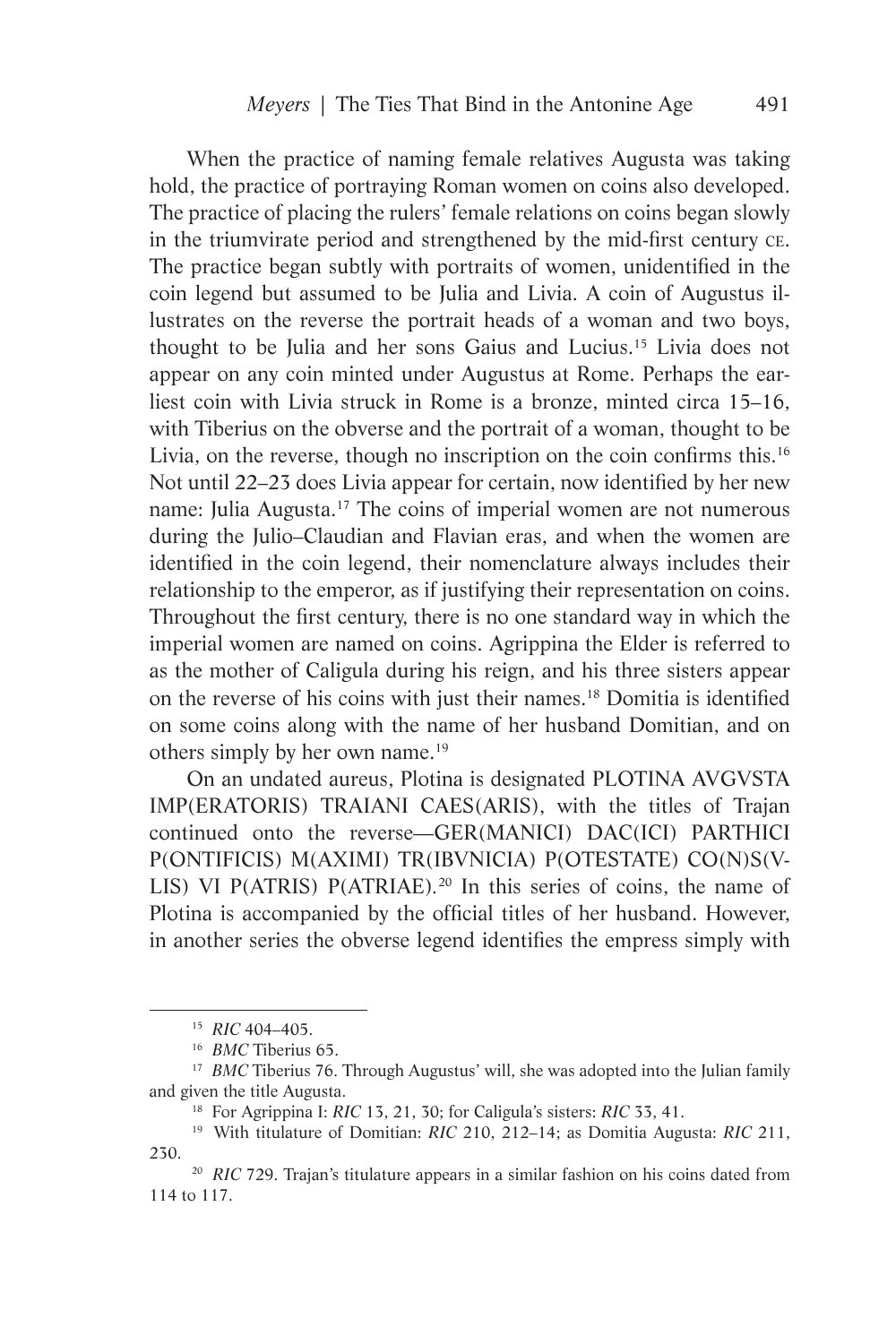the dative, PLOTINAE AVG(VSTAE), with her husband's abbreviated nomenclature filling the reverse.<sup>21</sup> Her successor, Sabina, is named in a similar fashion on coinage during the reign of Hadrian: certain coins provide only her name with the designation Augusta, while others include part of Hadrian's titles in the genitive, indicating her relationship as his wife.22

Faustina the Elder, wife of Antoninus Pius, was alive only briefly during her husband's principate. However, her early death did not prevent the minting of a large number of coins with her portrait both while she was alive and after her death.23 On some of the coins, Faustina the Elder is referred to simply as FAVSTINA AVGVSTA*;* but on others her name includes the reference to her husband, designating her as Pius' wife. This longer legend is as follows: FAVSTINA AVG(VSTA) ANTONINI AVG(VSTI) P(ATRIS) P(ATRIAE).<sup>24</sup> The extensive posthumous coinage reproduces three similar legends: DIVA AVG(VSTA) FAVSTINA, DIVA AVGVSTA FAVSTINA, and DIVA FAVSTINA. Thus, over a period of about 150 years of imperial rule, there was no established protocol for giving imperial women the title Augusta or minting coins in their names, as had been instituted for the emperors themselves. The coin legends of the imperial women up to the mid-second century most commonly refer to the empress either as the wife of the emperor (indicated by the inclusion of all or part of his titulature in the genitive) or merely by her own name and the title Augusta.

Faustina the Younger was granted the title Augusta in 147, the day after giving birth to her first child, Domitia Faustina, and coins with her name began soon after.25 On the coins minted at Rome during the period circa 148–157, Faustina is nearly always referred to by her patronymic.

<sup>21</sup>*RIC* 33.

<sup>22</sup> For instance, *RIC* 390: SABINA AVGVSTA*;* 398 and 399a: SABINA AVGVSTA HADRIANI AVG(VSTI) P(ATRIS) P(ATRIAE)*.*

<sup>23</sup> See R. Meyers, *Visual Representations of the Antonine Empresses* (Ph.D. diss., Duke University, 2006) 18–42; M. Beckmann, *Diva Faustina: Coinage and Cult in the Rome and the Provinces* (New York 2012).

<sup>&</sup>lt;sup>24</sup> *RIC* 327–34. Rarely the title of Antoninus is ANTONINI AVG(VSTI) PII P(A-TRIS) P(ATRIAE)*.*

<sup>25</sup> L. Vidman, *Fasti Ostienses, edendos, etc.* (Prague 1982) 51: *[ex A]nnia Faustina fi lia nata est. K. Decem. Aurelius Caesar [trib(uniciam)] pot(estatem) iniit et Faustina Aug(usta) cognominata est.* Since she received the title Augusta so late in the year 147, it is possible that coins were not begun until 148. An exact date cannot be determined. See Fittschen (above, n.3) 38–39.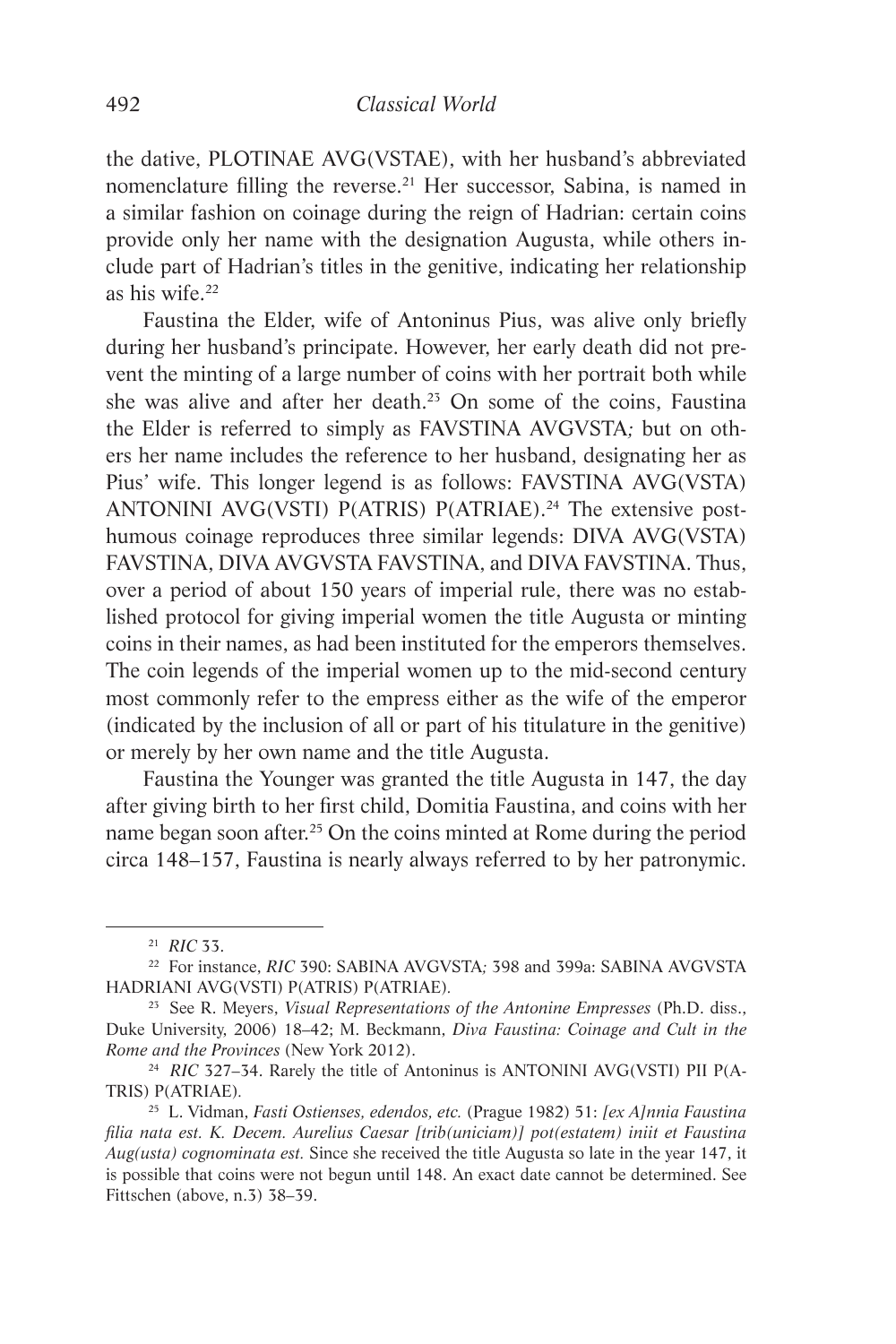One of the most common coin legends is FAVSTINAE AVG(VSTAE) PII AVG(VSTI) FIL(IAE)*.* 26 Variations on this title include the abbreviation "F" instead of "FIL" for *fi lia* and the inclusion of Pius' chief *nomen,* Antoninus, in the genitive.<sup>27</sup> Three variations have her name in the dative and four in the nominative. However, in the obverse legends of all seven variants, the key components are the same: her name, the title Augusta, her father's name, and her designation as daughter.

The inclusion of the label *filia* clarifies the relationship of this Faustina and Antoninus Pius, since coins of the emperor's deceased wife Faustina the Elder continued to be minted during his reign as well. Imperial children had very rarely been portrayed on coins. In fact, the only other emperor before Pius to place his daughter's portrait on coins was Titus, for his daughter Julia.<sup>28</sup> Since by the imperial period a Roman girl was no longer called by the feminine form of her father's name, as had been the case in the Republic and through the time of Augustus, a girl is not automatically identified as her father's daughter simply by her name.29 Thus, most of the coins minted for Faustina during the reign of her father include his name in her own title. On the coins minted during the reign of Marcus—and probably even for a few years before—she is referred to only with the legend FAVSTINA AVGVSTA.<sup>30</sup> The title *Mater Castrorum*, bestowed upon the empress in 174, was also included subsequently on some coins, though only on the reverse.<sup>31</sup> After her death and consecration, the coins commemorate her with the legend

<sup>&</sup>lt;sup>26</sup> See, for example, *RIC* 503–507. It should be noted that all metals reflect the same changes in titulature for both Faustina II and Lucilla.

<sup>27</sup> For instance, *RIC* 517 and 512, respectively.

<sup>28</sup>*RIC* 54–58. The coins (*RIC* 404–405) thought to portray Gaius and Lucius, adopted sons of Augustus, do not name them.

<sup>29</sup> See J. P. Hallett, *Fathers and Daughters in Roman Society: Women and the Elite Family* (Princeton 1984) 66–67; Olli Salomies, "Names and Identities: Onomastics and Prosopography" in John Bodel, ed., *Epigraphic Evidence: Ancient History from Inscriptions* (London 2001) 83–87; M. Kajava, *Roman Female Praenomina. Studies in the Nomenclature of Roman Women* (*Acta Instituti Romani Finlandiae* 14, 1995).

<sup>&</sup>lt;sup>30</sup> Most scholars agree that the legend Faustina Augusta most likely began ca. 157 and continued through the reign of Marcus Aurelius until the *Diva* series started. See P. Strack, *Untersuchungen zur römischen Reichsprägung des zweiten Jahrhunderts. Teil III. Die Reichsprägung zur Zeit des Antoninus Pius* (Stuttgart 1937) 17f–18; W. Szaivert, *Die Münzprägung der Kaiser Marcus Aurelius, Lucius Verus und Commodus* (161–192) (Vienna 1986) 67.

<sup>31</sup>*BMC* Marcus Aurelius 929–931. The title was added to some obverse types (*RIC* 742, 748–49, 1700, 1709) minted after her death.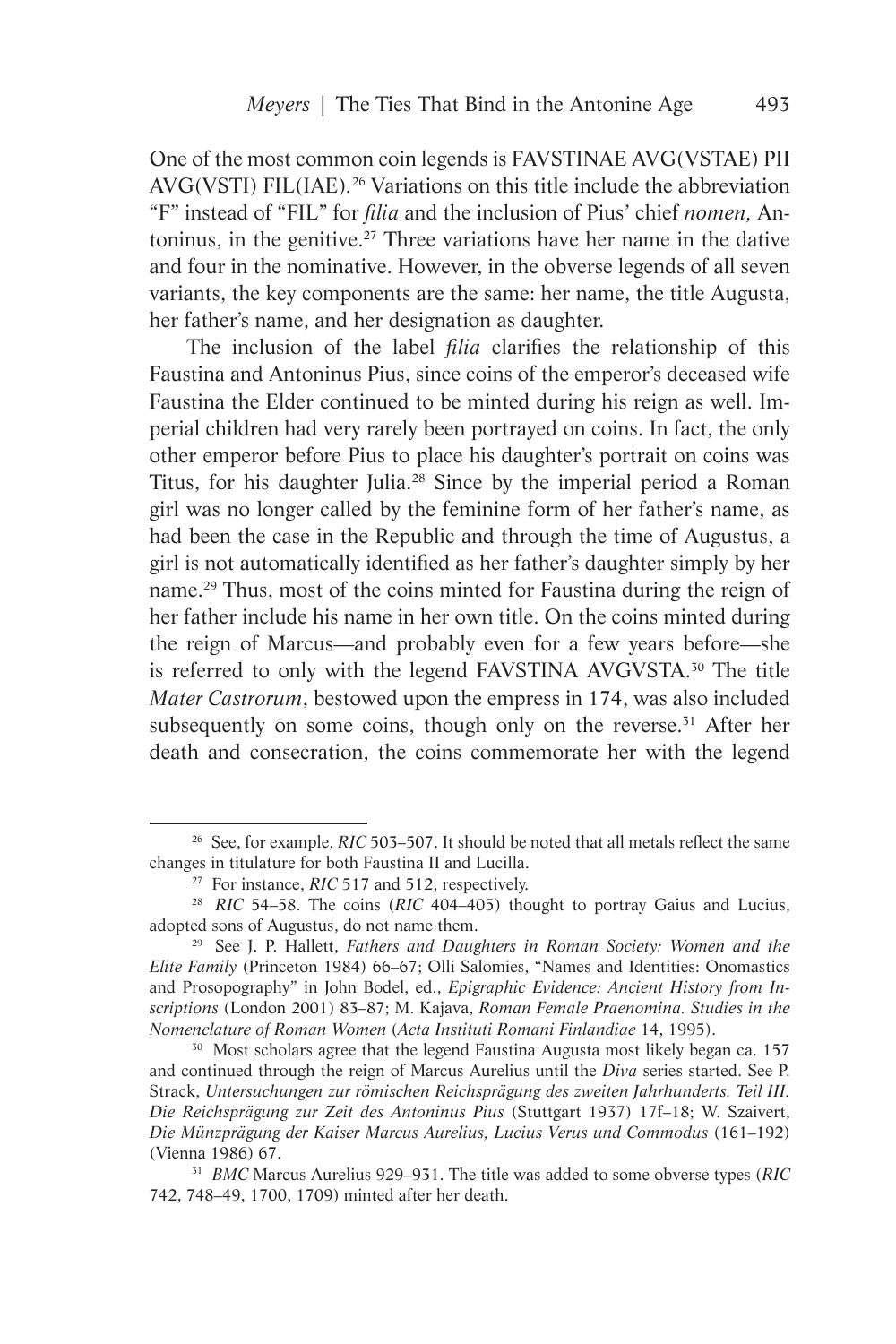DIVA FAVSTINA through the remaining years of Marcus' reign.<sup>32</sup> None of the coins refers to Faustina as daughter of Pius or wife of Marcus in the period 161–180.

A quick overview of the reverse iconography of Faustina's coinage will serve to heighten the significant nature of the series. While a number of coins represent the by then common images of Venus, Juno, Ceres, and other goddesses and personifications, the coinage of Faustina was also the place for innovation. One of the common reverse types represents Fecunditas, always portrayed with at least one child and sometimes with as many as six. Coins with these reverse types easily amounted to 20 per cent of the production of Faustina's coins during the reign of her husband.<sup>33</sup> The representation of Fecunditas is completely new to Roman coins with the coinage of Faustina but is not unknown in Roman mythology and art. This deity was apparently first introduced into Roman religion by the Senate in 63, after Nero's wife Poppaea had given birth to a girl.34 There are no known depictions of Fecunditas in monumental art; all representations are from coins or medallions. After Faustina, Fecunditas appears on coins and medals of Lucilla, Crispina, Julia Domna, Julia Maesa, Julia Mamaea, Sallustia Orbiana, and Otacilia Severa.<sup>35</sup>

The type with Juno Lucina, the goddess of childbirth, was first used on the coins of Faustina II,<sup>36</sup> and there is a variety of representations

<sup>32</sup>*BMC* Marcus Aurelius 698–703. The obverse legend DIVA AVGVSTA PIA also appears, *BMC* 706–708.

<sup>33</sup> See N.A. Mouchmov, *Le trésor numismatique de Réka-Davnia* (Marcianopolis 1934) 2. The Réka-Devnia hoard, discovered in Bulgaria in 1929, contained 81,044 silver coins, the earliest of which featured Marcus Antonius and the latest Trajan Decius. Of the total, 3,504 are in the name of Faustina, and 2,051 of those can be dated to the reign of Marcus Aurelius. The examples with Fecunditas (and variants) amount to 426, thus 20.7 percent of her coinage. This hoard is large enough to be considered exemplary. 34 Tac. *Ann*. 15.23.2.

<sup>35</sup>*LIMC* Suppl. (1997) s.v. Fecunditas 583–85 (Ganschow); T. Mikocki, *Sub Specie Deae: Les Imperatrices Et Princesses Romaines Assimilees a Des Deeses* (Rome 1995) 97–98.<br><sup>36</sup> There is one type of Faustina I (*BMC* 484, Pl. 10.16) which included the repre-

sentation of Juno Lucina, identified in the legend, but it seems suspect for a number of reasons. First, it is a posthumous issue, and it is not clear why the goddess of childbirth would be celebrated on the coin of a deceased woman. Juno Lucina does not appear on the consecration coins of Faustina II. The representation is also peculiar: Juno holding a torch and scepter without any children around her. This is different from the portrayal on coins of Faustina II. Therefore, it is possible that this coin was a mistake of some kind, which coincided with the Juno Lucina types of Faustina II. Not having done further analysis of this type, I cannot propose a more specific explanation here.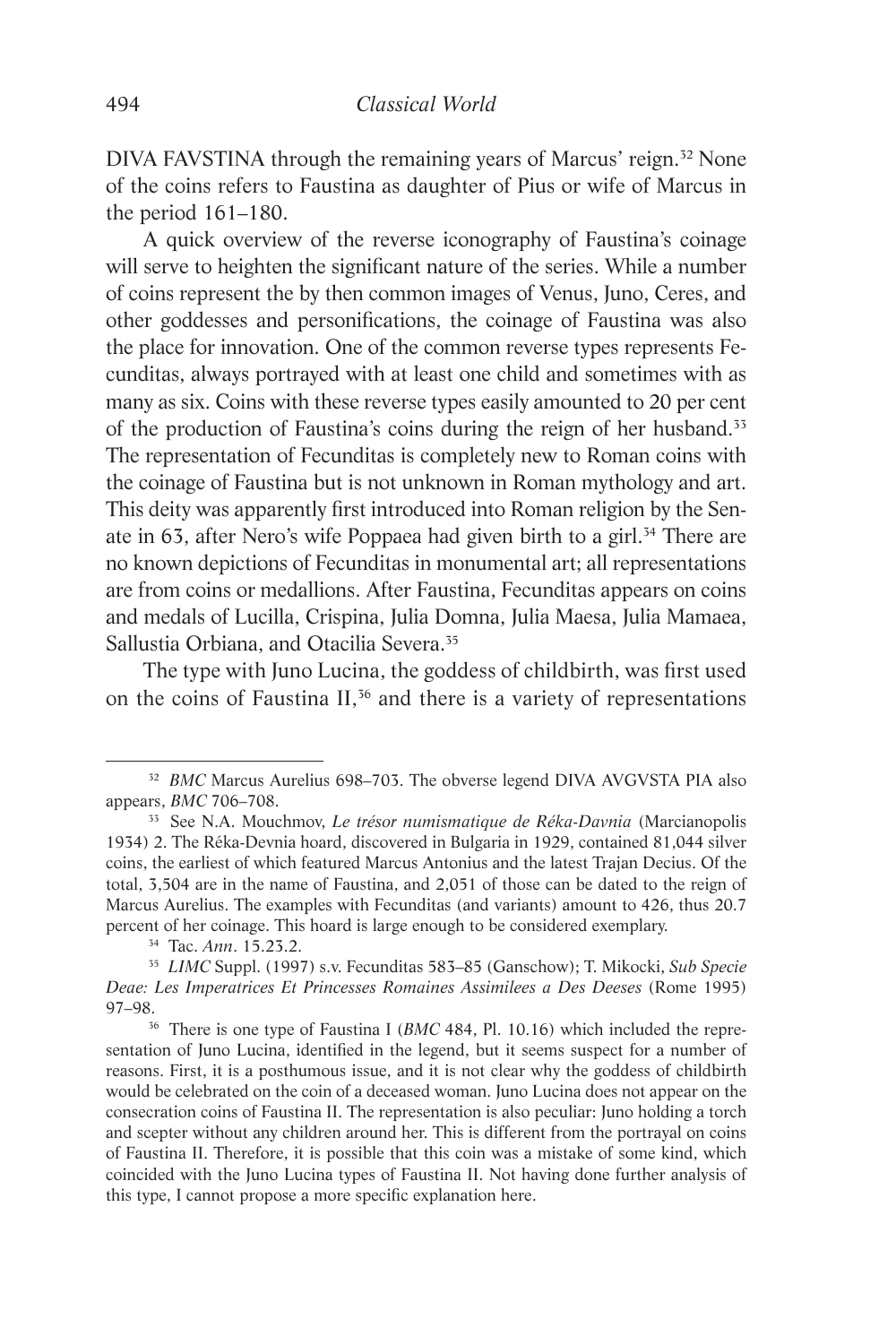of this goddess, both under Antoninus Pius and under Marcus.37 Ovid indicates that new mothers gave thanks to Lucina for having bestowed on them the light of life and that expectant mothers should unbind their hair while presenting their votives to the goddess so as to have an easy childbirth.<sup>38</sup>

Clearly the coins of Juno Lucina made an impact, as suggested by the dedication by a minor official in August 166 of an altar to Juno Lucina *pro salute domus Augustorum*—meaning Marcus and Faustina, co-emperor Lucius Verus and his new wife Lucilla, and all their children.<sup>39</sup> Thus, Lucina appears not only on the official coins but also on a private dedication from the same time period. Apart from the coins of Faustina II, the only other numismatic representations of Lucina come from coins of Lucilla, Septimius Severus, and Caracalla.

The last new type to discuss is that with the legend MATRI CAST-RORVM. Faustina received the title *Mater Castrorum* in 174, when she had been traveling with Marcus on campaign in the East for a couple of years.40 This title is in fact unknown before this time and must testify to the feeling that Faustina was seen as a mother figure even to the soldiers in the camps.<sup>41</sup> It was fairly common for the empress to travel with her husband on campaign, and we know that Plotina was with Trajan in the field when he died in 117.<sup>42</sup> No other empress had received this title, though later it was also bestowed on Julia Domna and Julia Mamaea. A few types were minted during her lifetime and show, on the reverse, Faustina veiled, sacrificing on a decorated altar, holding a patera and incense box, with

<sup>37</sup>*BMC* no. 145, p. 159, nos. 116–17, p. 401 in gold and silver; *RIC* 1377 and *BMC* no. 2153–54, p. 374, sestertii.

<sup>38</sup>*Fasti* 3.245–258

<sup>39</sup>*ILS* 366.

<sup>40</sup> Cassius Dio 72.5; Kienast (above, n.11) 141.

<sup>41</sup> On the conferral of the same title on Julia Domna and its meaning under the Severans, see J. Langford, *Maternal Megalomania: Julia Domna and the Imperial Politics of Motherhood* (Baltimore 2013), 23–47. For another interpretation of the *Mater Castrorum* title, see M. A. Speidel. "Faustina—*Mater Castrorum*. Ein Beitrag zur Religionsgeschichte," *Tyche* 27 (2012) 127–52. K. Toepfer ("The Empress and Her Relationship to the Roman Army," in P. Bidwell, ed., *Proceedings of the 21st International Limes [Roman Frontiers] Congress 2009 at Newcastle upon Tyne [BAR International Series]* [Oxford 2009] 1–7) sees the title as a way of securing the loyalty of the army to Commodus, the heir. See also M. Boatwright, "Faustina the Younger, 'Mater Castrorum'" in R. Frei-Stolba et al., eds, *Les femmes antiques entre sphere privée et sphere publique* (Bern 2003), 249–68.

<sup>42</sup>*HA*, *Hadrian* 5.9–10. Sabina also traveled with Hadrian when he was in Egypt in 130, but that was not a military expedition.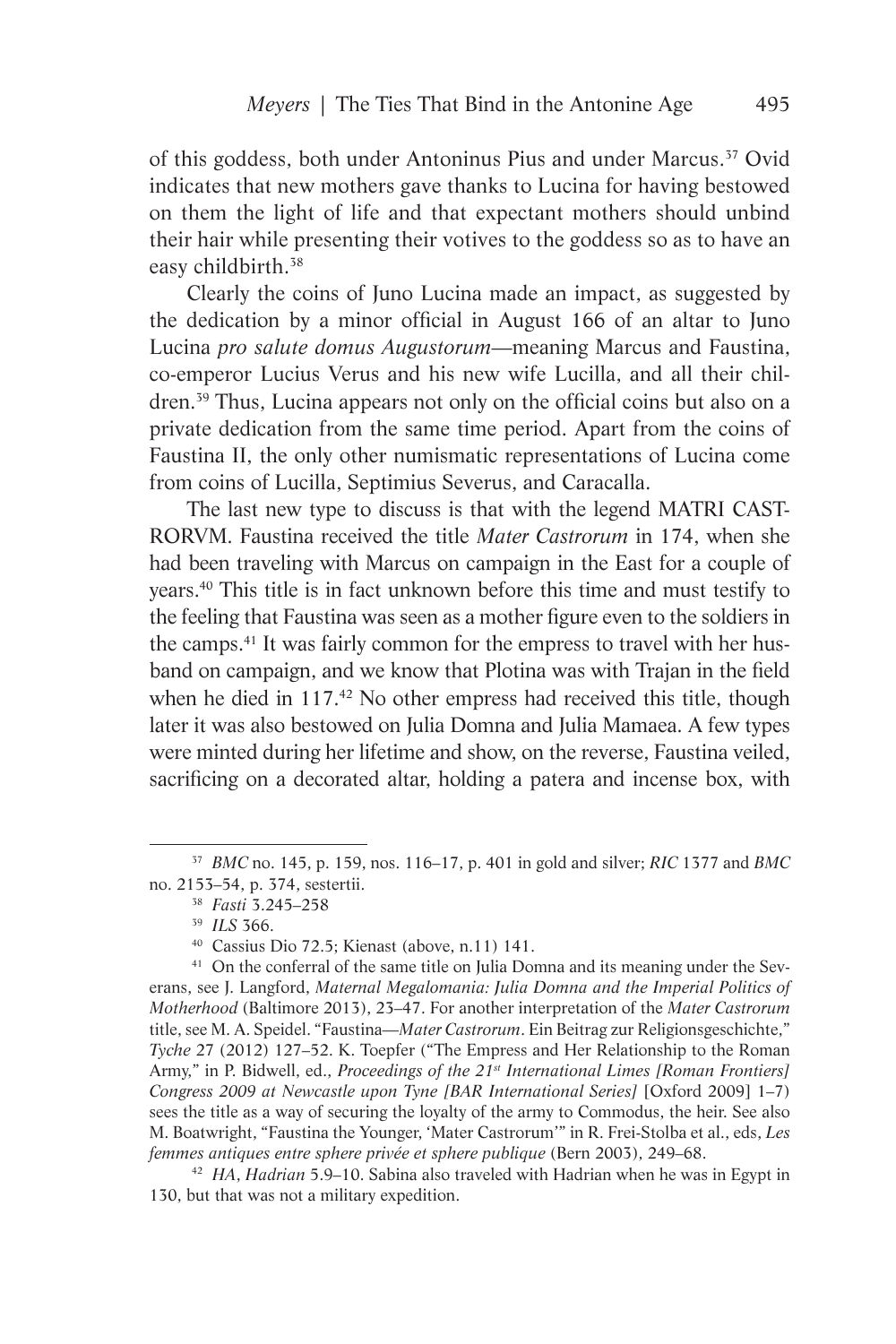either two or three military standards at the side.<sup>43</sup> Several posthumous issues depict a similar scene or variant: Faustina seated, holding a scepter and globe surmounted by a phoenix with two or three standards.<sup>44</sup> A couple of posthumous types actually include in the obverse and reverse legends her title *Mater Castrorum*, emphasizing its significance through reiteration.45 Thus, with only a quick perusal of the reverse iconography of Faustina's coinage, it is clear that attention was being paid to promote certain ideas, namely the fertility of the empress and her essential role as mother, establishing the continuity of the empire.

The body of coinage produced with the portrait of Lucilla includes two different obverse legends: LVCILLAE AVG(VSTAE) ANTONINI AVG(VSTI) F(ILIAE) and LVCILLA AVGVSTA.46 Here the Antoninus referred to is not Antoninus Pius but Lucilla's father Marcus Aurelius, who began using the *nomen* Antoninus after he ascended to the principate in 161.47 The exact chronology of the coinage minted for Lucilla is difficult to pin down because of a lack of internal cues on the coins themselves. While some scholars have proposed that the coinage for Lucilla began in 161 when her father became emperor<sup>48</sup> or in 165 when she likely gave birth to her first child, $49$  it seems most probable that coins with the likeness of Lucilla began to be minted after her marriage to Verus in 164, perhaps coinciding with the granting of the title Augusta as well.<sup>50</sup> Even after the death of Verus in 169, it seems likely that coins

- 48 Szaivert (above, n.3) 7–14.
- 49 Fittschen (above, n.3) 72–73.

50 Both the *HA, Marcus* 7.7 and Cassius Dio 71.1.1 report that Lucilla was engaged to Lucius Verus when he was made co-emperor; it seems more likely, however, that coinage began after her marriage. Engagements can be broken easily, as both Marcus and Lucius knew, while marriage is a more consequential life event. We cannot rely on the example of precedent here, since there was not a very established pattern for when the title of Augusta was granted or when coinage was initiated for female imperial family members. Literary sources do not record when Lucilla became an Augusta, though all inscriptions that name her as the wife of Lucius Verus also include her designation as Augusta. See Temporini, (above, n.10) 33–34. B. Levick (above, n.3) 71 states that Lucilla was made Augusta upon her marriage "in glorious compensation for the provincial ceremony" at Ephesus, which seems like an overly dramatic interpretation, and the evidence on which she bases her statement is not unequivocal.

<sup>43</sup>*RIC* 1659–62.

<sup>44</sup>*RIC* 751–54.

<sup>45</sup>*RIC* 742, 748–49, 1700, 1709.

<sup>46</sup> Another version of the short legend LVCILLA AVGVSTA appears in the dative, LVCILLAE AVGVSTAE, though it is much less common than the nominative spelling.

<sup>47</sup> Kienast (above, n.11) 137; *BMC* IV, xxii.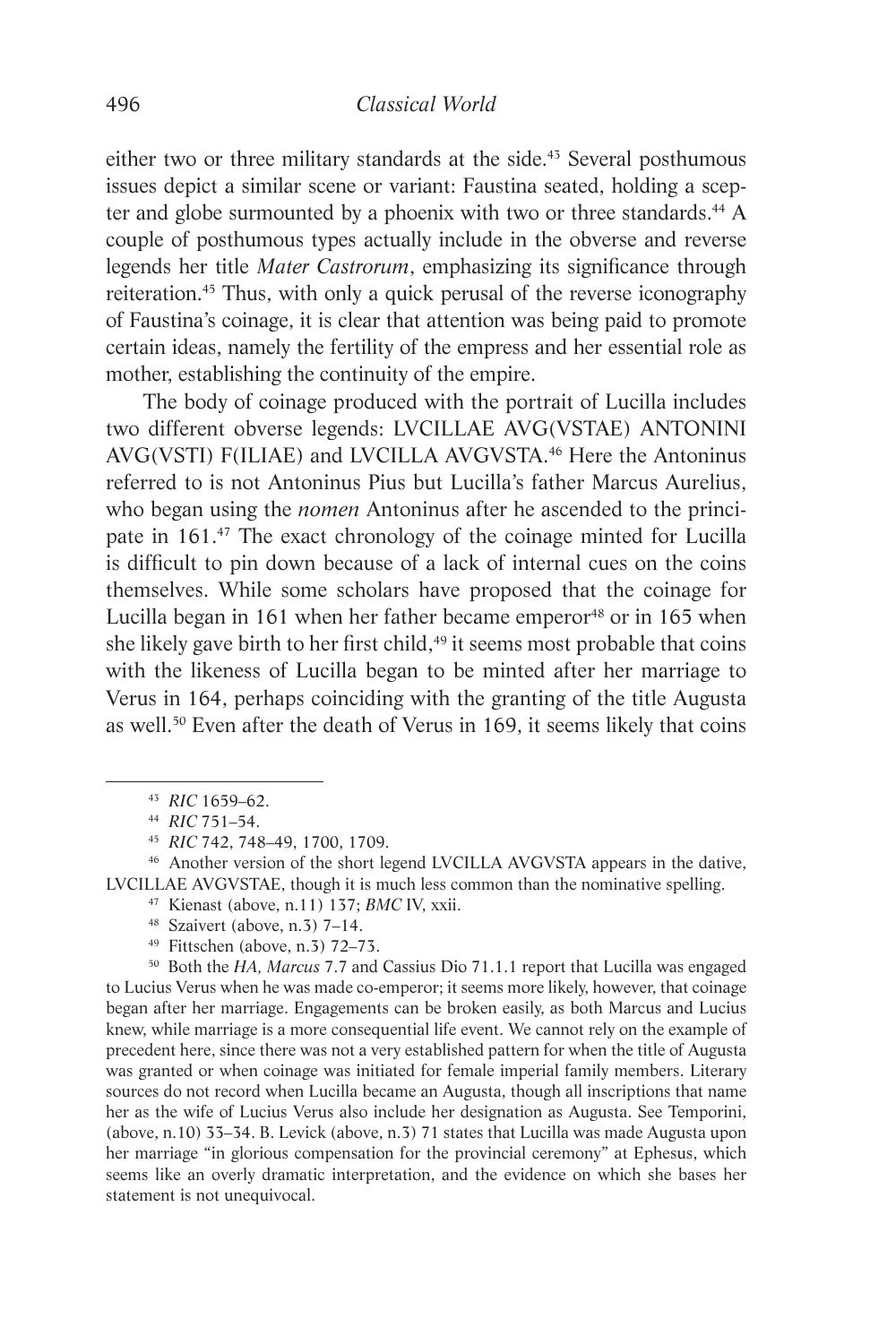were minted for Lucilla at Rome since there are provincial issues dated after 169.51 Furthermore, Herodian mentions that Lucilla retained her imperial privileges even into the reign of Commodus, though it is not clear if coinage was among these.52 The only clear *terminus ante quem* for the coinage with Lucilla's portrait must be the end of her father's principate, due to the fact that *Divi* would have been added to the name of Marcus in the coin legend after his death if coins for Lucilla had continued.53 Therefore it is likely that coins were minted for Lucilla during the period 164–180.

Of the two obverse legends utilized on the coins of Lucilla, the longer version is more common than the shorter version on all denominations.54 That is, Lucilla is more often referred to as the daughter of (Marcus) Antoninus than simply by her name alone on the coins minted at Rome. The longer legend is the earlier one, being paired with Lucilla's first portrait type, while the short legend was used on coins with her second and third portrait types.<sup>55</sup> The switch to the short legend could have been prompted by the birth of a child, the death of Lucius, or no specific event at all.<sup>56</sup> There was no apparent trigger for the switch to Faustina's shorter title either. The evidence presented thus far demonstrates that Faustina and Lucilla are each designated either as daughter of the ruling emperor or by her own name and the title Augusta alone.

In short, in one key aspect we see that none of the coins of Faustina the Younger or Lucilla features legends that correspond to those of their predecessors. That is, their coins do not include the relationship of wife of the emperor. Faustina is never referred to as the wife of Marcus

<sup>51</sup> A specimen from Aelia Capitolina contains a portrait of Commodus on the obverse along with the portraits and names of Lucilla and Crispina. See L. Kadman, *The Coins of Aelia Capitolina* (= *Corpus Nummorum Palaestinensium* vol. 1) (Jerusalem 1956) 84, 96. The coin must be dated after the middle of 178 when Commodus married Crispina. H.-D. Shultz ("Zur Chronologie des Lucilla-Porträts auf Münzen," *WissZBerl* 31 [1982] 283–86) also supports the argument that coins were minted for Lucilla after 169.<br><sup>52</sup> Herodian 1.8,3.

<sup>&</sup>lt;sup>53</sup> For instance, LVCILLA AVGVSTA DIVI MARCI ANTONINI PII FILIA, similar to a legend appearing on coinage minted under Commodus to honor the consecration of his father. See *RIC* 264–275 (coins of Commodus). The fact that Lucilla was implicated in the conspiracy against her brother ca. 181/182 would also likely rule out the production of coins for Lucilla after the reign of her father.

<sup>54</sup> See *RIC* 755–792 and 1728–1781.

<sup>&</sup>lt;sup>56</sup> Szaivert (above, n.3) 10 proposes that the short legend came about after her marriage in 164. This theory does not coincide with my own interpretation of events.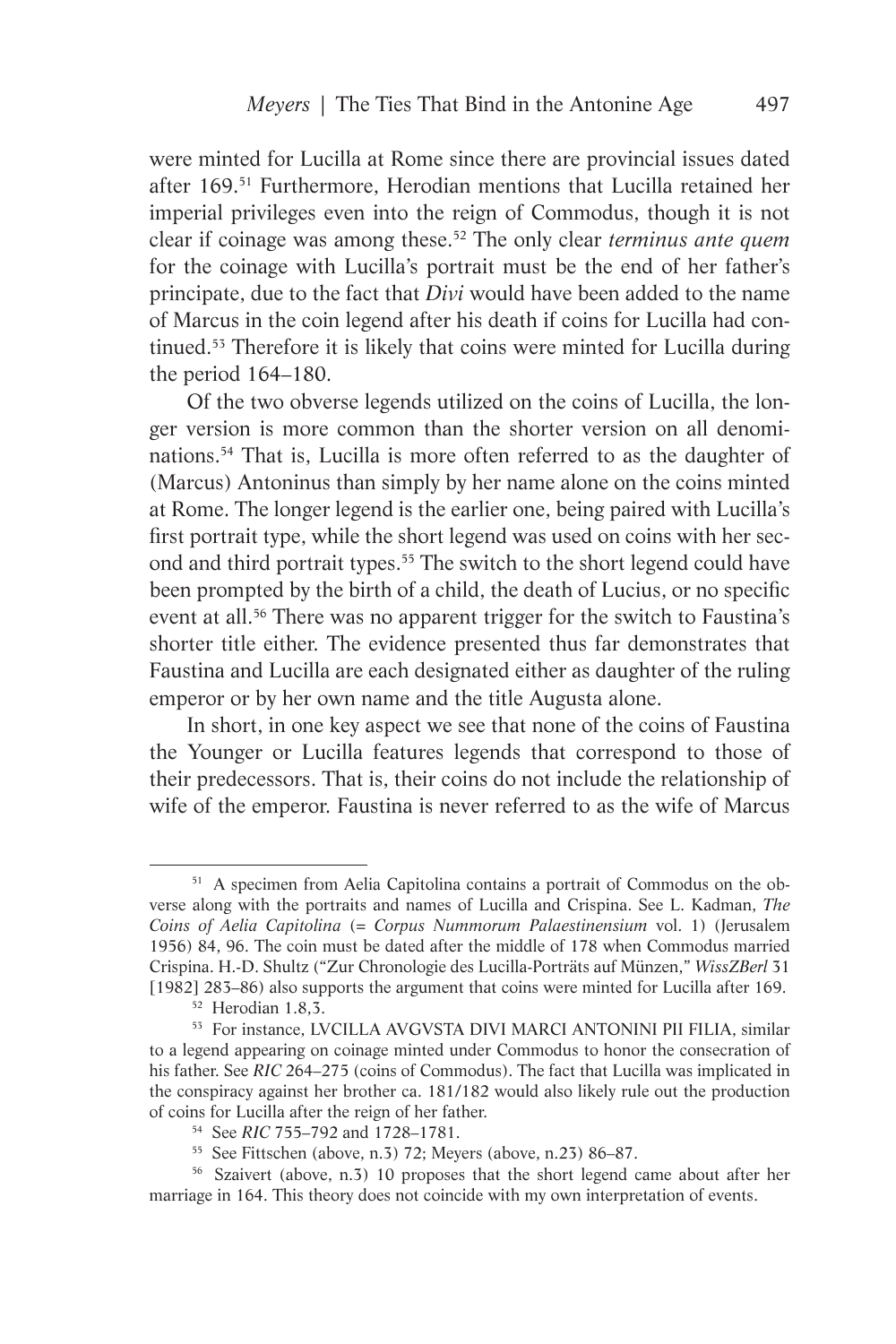Aurelius on her coinage, nor is Lucilla designated as the wife of Lucius Verus on hers. Why was there no change in Faustina's titulature when her husband Marcus became *princeps* in 161? The coin legend could have read FAVSTINA AVG(VSTA) M(ARCI) AVREL(II) ANTONINI AVG(VSTI) in order to correspond to the titulature on the coinage of Marcus himself at the start of his reign, following the format of the most recent empresses.57

The more peculiar situation is with the coinage of Lucilla. As was stated above, the coins with her portrait probably began to be produced in the year 164 upon her marriage to Lucius Verus.<sup>58</sup> Nevertheless, none of the coins includes as part of her nomenclature a reference to her husband, the co-emperor. She is always designated as the daughter of Marcus or merely as Lucilla Augusta. The innovation in the coinage of Faustina and Lucilla is emphasized by the fact that the coinage produced for Crispina reverts to the previously used naming conventions, being designated as "the wife of" or simply as Augusta.<sup>59</sup> A quick look at a sampling of inscriptions serves as further support to my idea that the language on the coinage was intentional.

Inscriptions provide a different sort of evidence, for whereas the coins under discussion came through the official imperial mint, the inscriptions were set up by assorted individuals or town councils without imperial oversight. If the inscriptions carry the same titulature as the coins, then we might deduce that there was a new imperial directive for the naming conventions of the imperial women. Based upon examination of twenty-six statue bases of Faustina and nine of Lucilla from Rome and the provinces, as well as numerous dedicatory inscriptions, I conclude that there is little consistency in the name of Faustina or Lucilla.<sup>60</sup> Inscriptions that can be dated to the reign of Antoninus Pius more

 $57$  See for example *RIC* 1,  $8 - 10$ .

<sup>58</sup> Kienast (above n.11) dates the marriage to "163(?)." Fittschen (above n.3) states that Lucilla and Lucius Verus were probably married in 164, but the date is not certain.

<sup>59</sup> Coinage with Crispina's name designates her CRISPINA AVG IMP COMMODI AVG (*RIC* 672B) or CRISPINA AVGVSTA (*RIC* 670).

<sup>60</sup> Statue base inscriptions of Faustina II: *CIL* VI 1019 = *ILS* 382; *IGUR* I, 25 = *IGR* I Nr. 120 = *IG* XIV 1050; *CIL* IX 234 = *ILS* 379; *ILS* 380; *CIL* X 5824 = *ILS* 381; *InscrIt* 10, 1, 671; *AE* 1979, 340; *CIL* II 3391; *CIL* II 4097 = *RIT* Nr. 76; *CIL* III 1449; *SEG* 39 (1989) 245; *IG* II2 3400; *IG* II2 3399; *Olympia V* (1896) Nr. 614; *Olympia V* (1896) Nr. 382; *IGR* IV, 1507; *TAM* II, 2, 419; *IvE* 287, 4; *SEG* 39 (1989) 1497; *SEG* 4, 404; *IAM* 2, 385; *AE* 1922, 27; *CIL* VIII pt. 1, 5525; *CIL* VIII suppl pt. 4, 26532; *CIL* VIII suppl. pt. 1, 12289; *CIL* VIII suppl. pt. 4, 26252. Statue base inscriptions of Lucilla: *CIL* III 1307;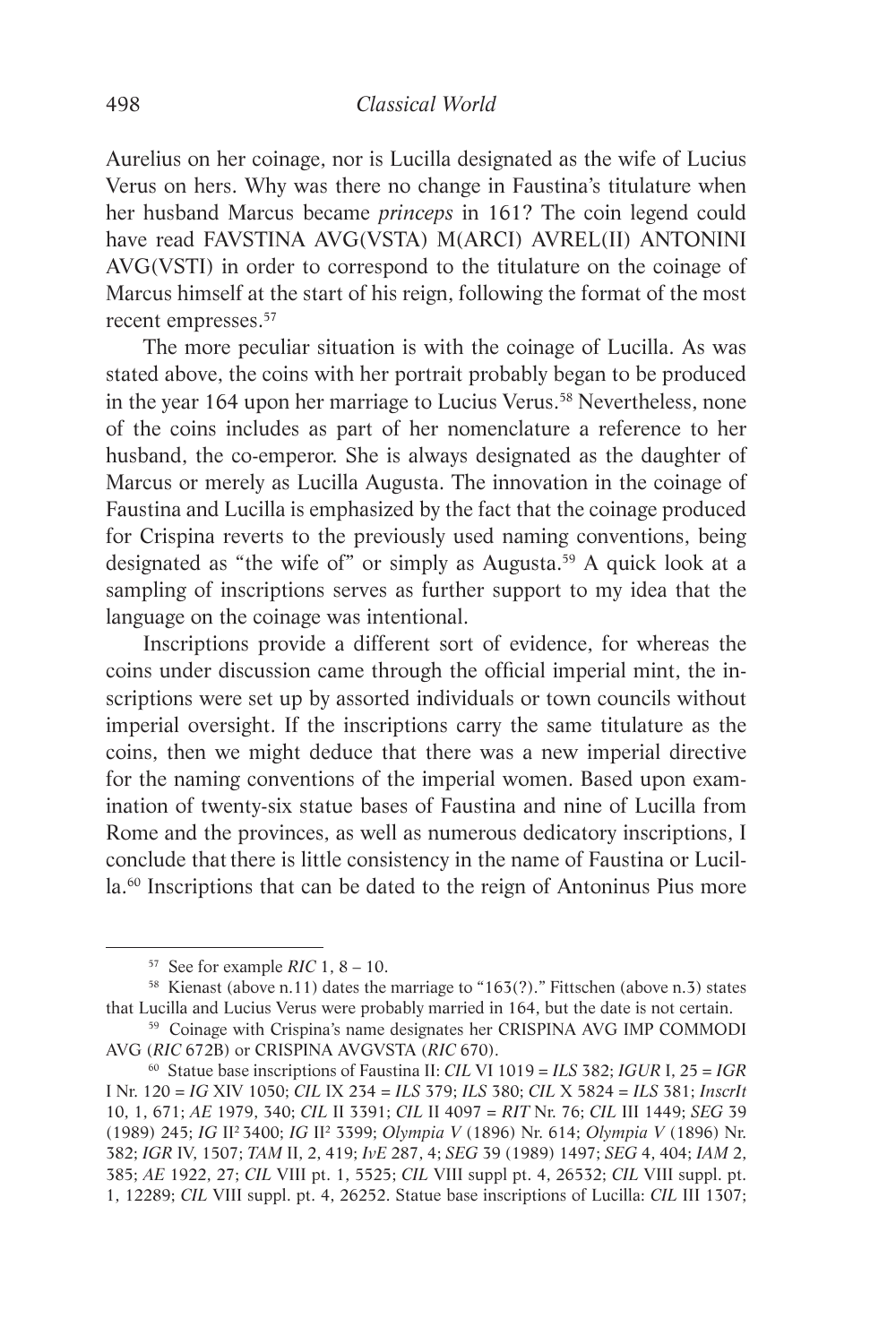often call Faustina both daughter and wife or one or the other, $61$  while those dated to the reign of Marcus Aurelius almost all refer to her as his wife.<sup>62</sup> Variations include her distinction as daughter of the deified Antoninus, sometimes with the deified Faustina also included.<sup>63</sup> After her death, she is simply *Diva Faustina* as well.<sup>64</sup> There are fewer inscriptions with Lucilla's name on them, but we can identify two trends. During her marriage to Lucius Verus, she is referred to as his wife, but post-169, she is more likely the daughter of Marcus Aurelius, titulature that was also used before and during her marriage.

These statues and dedications were set up all over the Roman Empire by individuals and towns, and the dedicators therefore chose the language of the inscriptions. The inconsistency with which the imperial women are named suggests that—far from there being a court mandate—individual dedicators selected the nomenclature, perhaps based on the reason for the dedication or the physical limits of the stone on which the text was inscribed.<sup>65</sup> While there is general consistency in the naming conventions for the emperors, there did not exist a particular

*IG* II2 3402; *IG* IV 703; *IvE* 287, 3; *IvE* 288; , *CIL* VIII suppl. pt. 4, 27777; A. Mastino, Faustina e Lucilla nell'età del *pagus*," in M. Khanoussi and A. Mastino, eds., *Uchi Maius 1. Scavi e ricerche epigrafi che in Tunisia* (1997)129 no. 2; *AE* 1978, 840; *IRT* 33 Nr. 25. 61 See *AE* 1979, 340: Faustinae Aug(ustae) | Aureli Caesaris | Antonini Aug(usti) |

Pii Fil(iae) Res P(ublica) and *InscrIt* 10, 1, 671: [F]austinae | Aug(ustae) | Aeli Antonini | Aug(usti) Pii Fil(iae) | Aureli Caes(aris) uxori | d(ecreto) d(ecurionum)

<sup>62</sup> For example, *CIL* X, 5824: Faustina[a]e Aug(ustae) | imp(eratoris) Caes(aris) M(arci) Aureli | Antonin[i] Aug(usti) Germanici Tr(ibunicia) [Po]t(estate) XXVII | co(n) s(ulis) I[II] P(atris) P(atriae) | C(aius) Laberiu[s Quartinus |  $co(n)s(ul)$  VII[vi]r epul(onum) and *IAM* 2, 385: Fau<sup>[st]</sup>inae Augustae | Im<sup>[</sup>pera]toris Caesaris | M(arci) [Aurelii A] ntonini Aug(usti).

<sup>63</sup>*CIL* III, 1449 and *SEG* 39 (1989) 245.

<sup>64</sup>*CIL* VI, 1019; *IvE* 287.4; *SEG* 39 (1989) 1497.

<sup>65</sup> C. F. Noreña (*Imperial Ideals in the Roman West: Representation, Circulation, Power* [Cambridge 2011]) demonstrates that coinage and inscriptions could be vehicles for spreading ideological messages and imperial virtues throughout the empire. While Noreña shows, (esp. in ch. 5) that "unofficial" inscriptions erected in honor of the emperor around the empire reflect some of the ideas and virtues represented on official coins, suggesting that locals were receiving and being influenced by official ideology, he also concedes that some of these inscriptions bear linguistic divergences, such as the introduction of different adjectives for praising the emperor or a variation in the order of the emperor's titles. Thus the unofficial inscriptions reflect more ideological coherence than specific linguistic reproduction. Noreña's study does not treat the imperial women directly. See U. Hahn, *Die Frauen des römischen Kaiserhauses und ihre Ehrungen im griechischen Osten. Saarbrücker Studien zur Archäologie und alten Geschichte,* 8 (Saarbrücken 1994).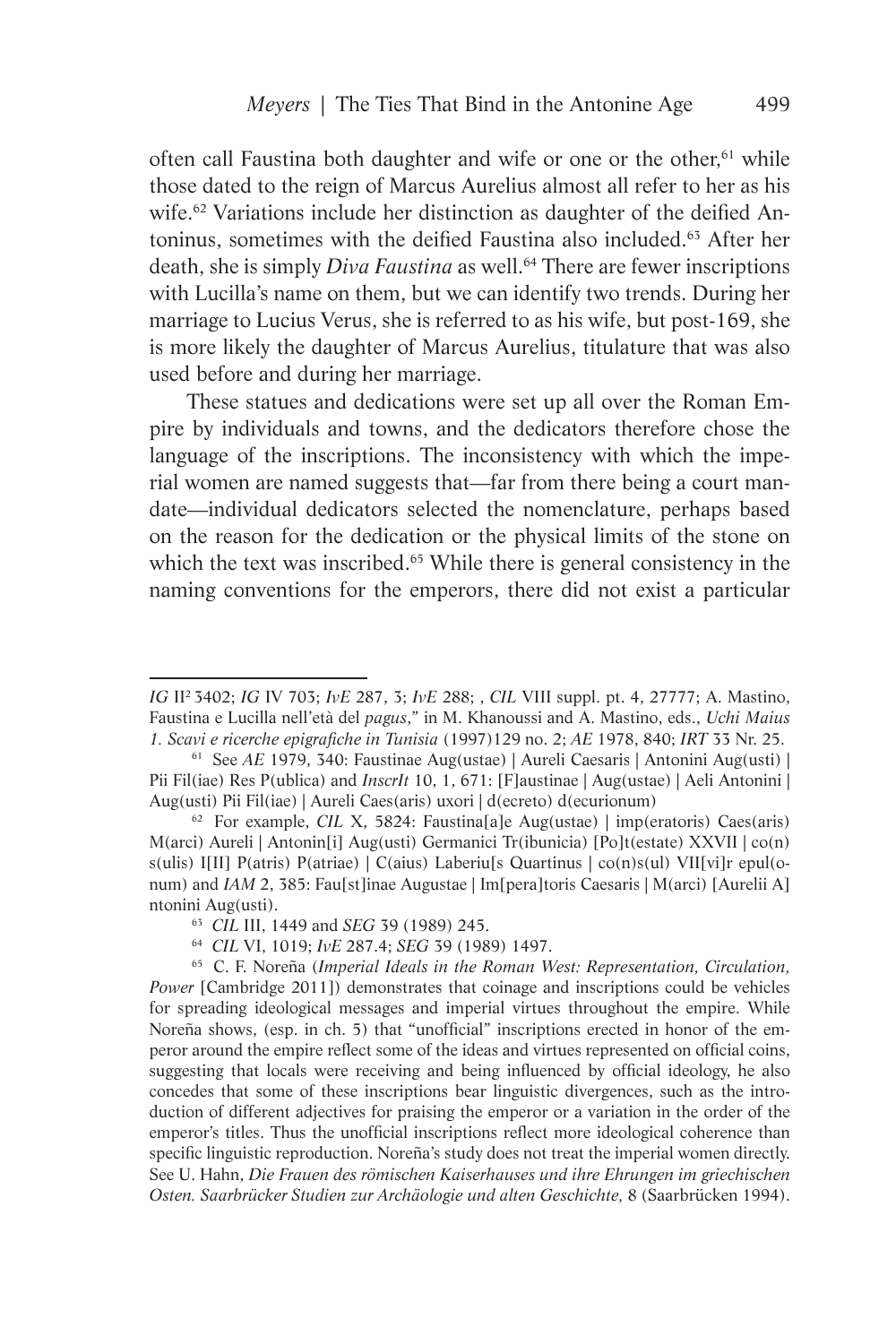naming protocol for the imperial women.<sup>66</sup> With the coinage produced at the imperial mint, on the contrary, we can be quite certain that the naming conventions would be up-to-date and verified by the imperial court. The titulature on the coinage, therefore, is intentional; it reflects the intention of the imperial family to promote certain messages.<sup>67</sup> While it is difficult to judge the degree to which messages on coins were received by the public around the empire, the formation of the messages and what was important to the imperial family at a particular time can be observed. The titles and the iconography on coinage are relevant to how the imperial family envisioned itself and desired to position itself within Roman society.

Why, when most empresses were identified by their relationship to their husband, should Faustina and Lucilla not be linked to their respective husbands on their coins? I assert that the unusual titulature on the coinage can be attributed to the special imperial status of Faustina and Lucilla. Each was related to more than one emperor, and thus each played different roles with the different rulers. The fact that both of these women filled different roles in the imperial court, but are referred to by designations on their coinage that highlight only one role for each, is therefore significant.<sup>68</sup> The father-daughter relationship is being prioritized on the coinage.

This finding is consistent with Hallett's view that "even after Roman" women had come to occupy more 'mature' familial roles, they continued

<sup>66</sup> See M. Hammond, "Imperial Elements in the Formula of the Roman Emperors during the First Two and a Half Centuries of the Empire," *MAAR* 25 (1957) 17–64, for the formulaic titles of the emperors.<br><sup>67</sup> One might argue that the lack of consistency in the statue base inscriptions could

reflect that the official message propagated by the court through the coinage was not being received by citizens around the empire. However, a number of factors must be considered, including local customs or the preferences of the dedicator. While the court would be able to control the messages emanating from an official source, it could not control the people who have the means to set up an honorary statue. One should also consider a parallel situation with portraits themselves. Official portrait models were circulated in the empire but that practice did not prevent the creation of portraits that were unfaithful likenesses, as Fronto writes to Marcus Aurelius himself (*Aur.* 4.12.6).<br><sup>68</sup> In the first century, Julia, the daughter of Titus, was honored with coinage during

the reign of her father and designated as his daughter (*RIC* 54–58). Coinage with the obverse legend IVLIA AVGVSTA (and later DIVA IVLIA AVGVSTA) was minted under Domitian (*RIC* 217–20), her uncle, with whom she reportedly had an affair, though she was never married to him.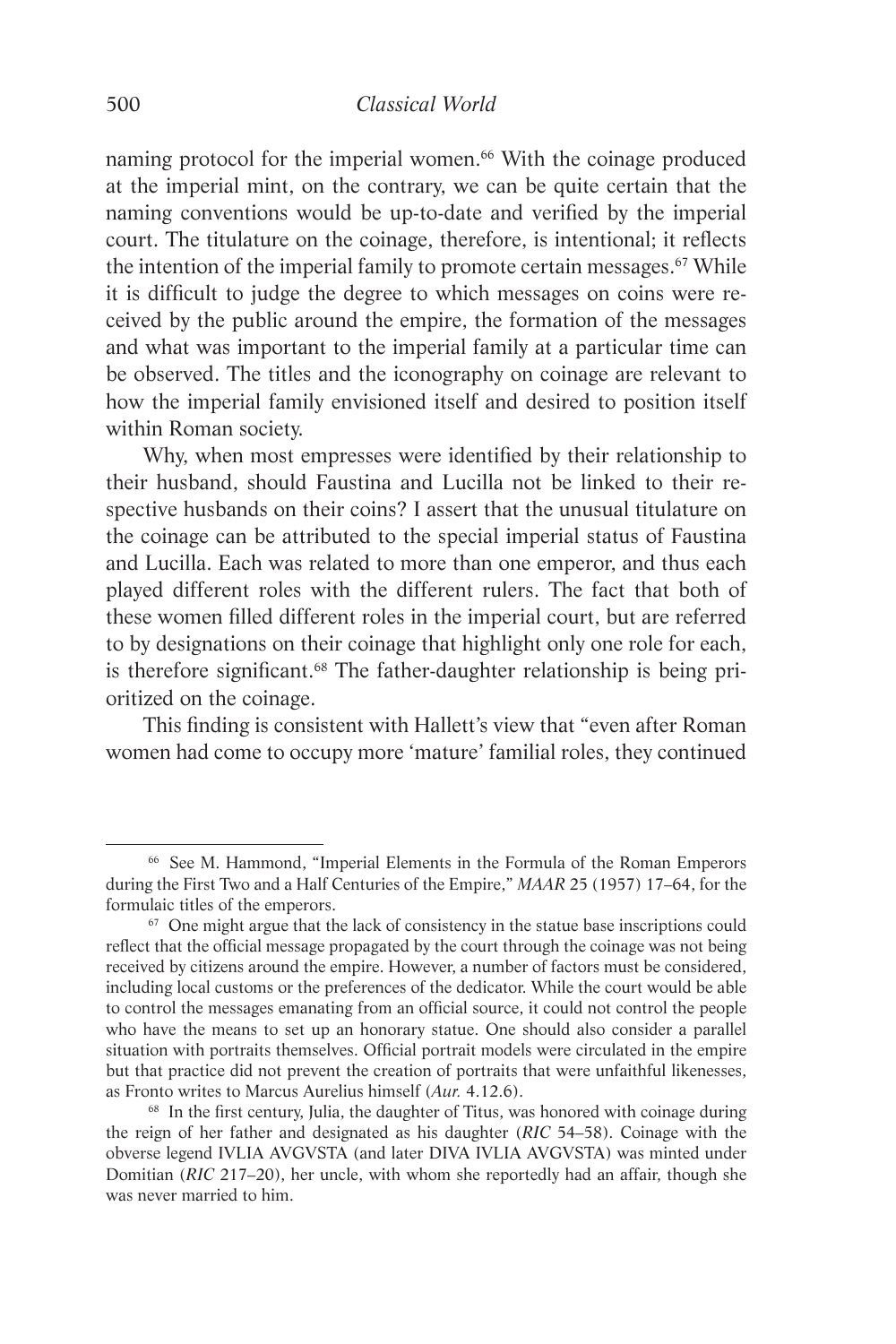to be symbolically and publicly defined as *daughters*."<sup>69</sup> A woman's role as daughter, therefore, was a central role for her throughout her life.<sup>70</sup> Even in several of the tales about early Rome that the Romans repeated in text and art, a woman's role as a daughter is highlighted. For example, when the Sabines were besieging Rome for the return of their daughters, the women themselves intervened as mediators between their fathers and their new husbands. Livy also emphasizes instances in Roman history when the father-daughter bond was violated. Tullia, for example, not only took part in the coup to overthrow her father but also desecrated his body by driving her chariot over it, an act condemned as "*foedum inhumanumque . . . scelus*."71 These stories, legends though they may be, thus establish the importance of the father-daughter bond in Rome's earliest times, at least in anecdotal form. A more concrete parallel can be found in some inscriptions recording benefactions by women, who are referred to as daughters of their fathers, rather than in association with their husbands when it is known they were married.72 These female benefactors could be carrying on a family tradition of benefaction or emphasizing their more well-known family over their husband's family, but whatever the reason, it is clear that the relationship between the woman and her father was given prominence. However, promoting the father-daughter relationship had never been attempted on imperial coinage to such a degree as we see during the Antonine period.

The nomenclature of Faustina and Lucilla is particularly important for what it reveals about imperial succession during the second century. By the mid-second century the principate passed to a successor via adoption because each emperor after the Flavians had no son of his own or close male relative (like the Julio-Claudians) to name as heir.73 With

<sup>69</sup> Hallett (above, n.29) 66–67.

 $70$  A woman's importance as a daughter does not rule out the significance of the husband-wife relationship. A number of texts from different time periods relate the mutual devotion and affection between certain husbands and their wives. See Pliny, *Ep.* 6. 4, 6.7, letters to his wife Calpurnia that express their affection for one another, and 4.19, a letter to his wife's aunt Calpurnia Hispulla, in which Pliny praises his wife for her devotion to him and his activities and for her affection.

<sup>71</sup> For the Sabines, see Livy 1.13; for the account of Tullia, see 1.47–48.

<sup>72</sup> K. Mantas, "Independent Women in the Roman East: Widows, Benefactresses, Patronesses, Office-Holders," *Eirene* 33 (1997) 86.

<sup>73</sup> M. Boatwright ("Imperial Women of the Early Second Century A.D.," *AJP* 112 [1991] 536) states that the power of the Trajanic and Hadrianic imperial women was not linked to their function as mothers of potential heirs, as had earlier been the case. Others who treat the succession in the second century include Levick (above, n.3) 41–47 and O.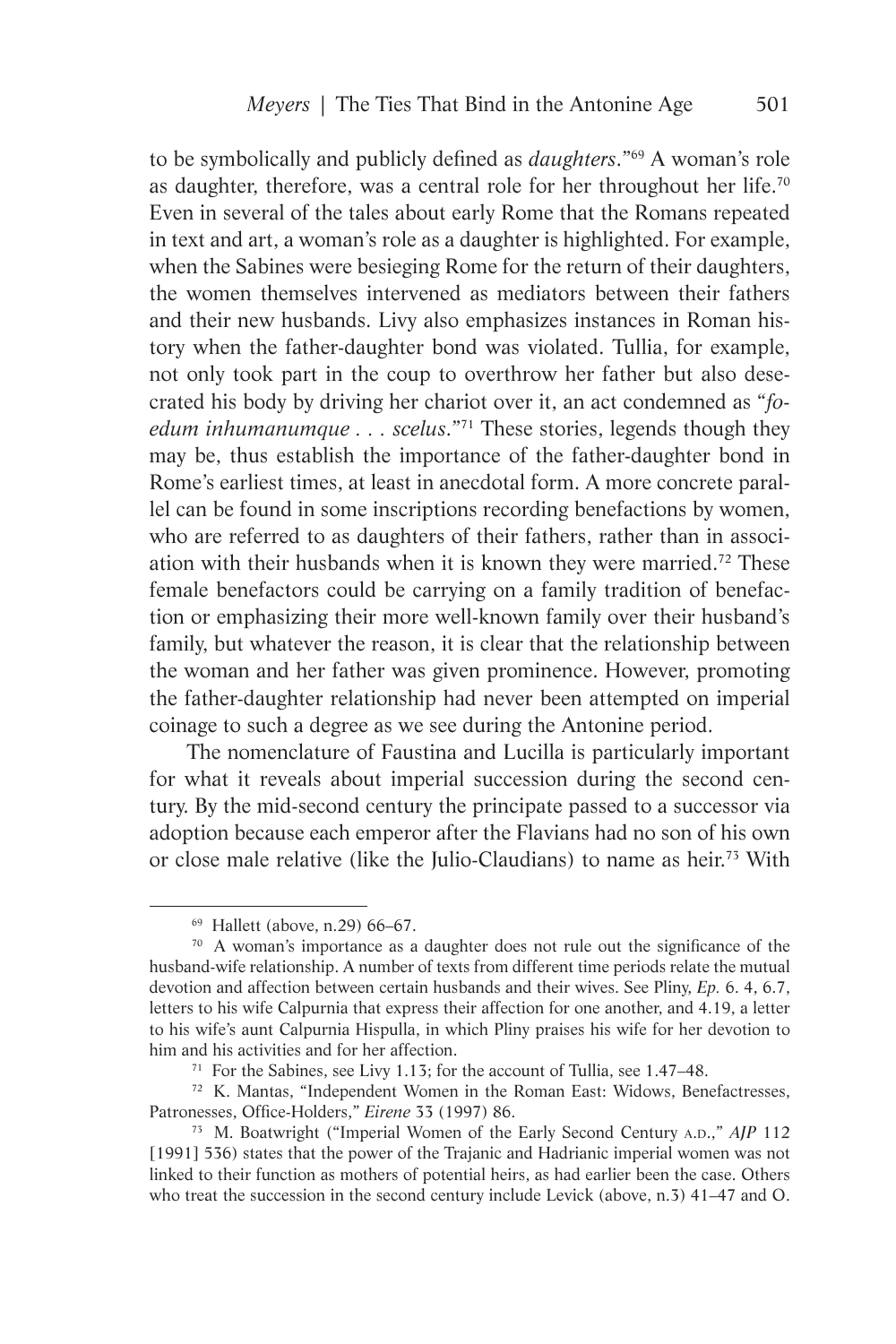Antoninus Pius the situation changed. Although neither of his own sons survived to adulthood, Antoninus adopted Marcus and Lucius, respectively the nephew of Faustina the Elder and the son of Aelius Caesar, according to Hadrian's plan. Since Antoninus had a daughter, she was married to Marcus in a political union.<sup>74</sup> Even though Marcus Aurelius was in line to become emperor eventually when he was adopted by Antoninus Pius, the marriage between Marcus and Antoninus' daughter Faustina in 145 would have made the imperial link even stronger. 75 The fact that Faustina was never referred to as the wife of Marcus on her coins from his principate—breaking away from the tradition of the coin legends of earlier empresses—seems to suggest that this type of link (that is, wife of the emperor) was not as important at this time as it seems to have been in previous reigns. From 161 onwards Faustina, as a blood relative, is actually the closer link to the preceding emperor. It is as though she is of higher rank than even her husband, the new emperor. She had in fact been given the title Augusta in 147, when Marcus was merely Caesar, and had thus in a sense outranked him for more than a decade.76

The relationship between Faustina and her father was favored during the time in which Marcus filled various offices and solidified his role as heir. In 157 Antoninus Pius was approaching his seventy-first birthday and about to celebrate his *vicennalia*, and it was clear that Marcus would succeed him as emperor.<sup>77</sup> It was no longer necessary to rely on Faustina as the link between the two emperors. Thus the titulature on her coinages changes to Faustina Augusta. The line of succession had been in place for two decades by the time this change in titulature occured. The imperial court was emphasizing, through repetition over time, that the ruling family had a plan for a smooth transition. The selection of a successor did not take place at the last moment of an emperor's

Hekster, "All in the Family: The Appointment of Emperors Designate in the Second Century A.D.," in L. de Blois, ed., *Administration, Prosopography and Appointment Policies in the Roman Empire* (Amsterdam 2001) 35–49, although Hekster focuses on the literary sources with hardly a mention of coinage.

<sup>74</sup> Likewise Augustus married his daughter Julia to three of his chosen heirs, Marcellus, Agrippa, and Tiberius, and Claudius married his daughter Octavia to his adopted son Nero.

<sup>75</sup> Kienast (above, n.11) 137.

<sup>76</sup> Kienast (above, n.11) 137, 141. Of course the title Augusta had more ceremonial eminence than actual power.

<sup>77</sup> Kienast (above, n.11) 134.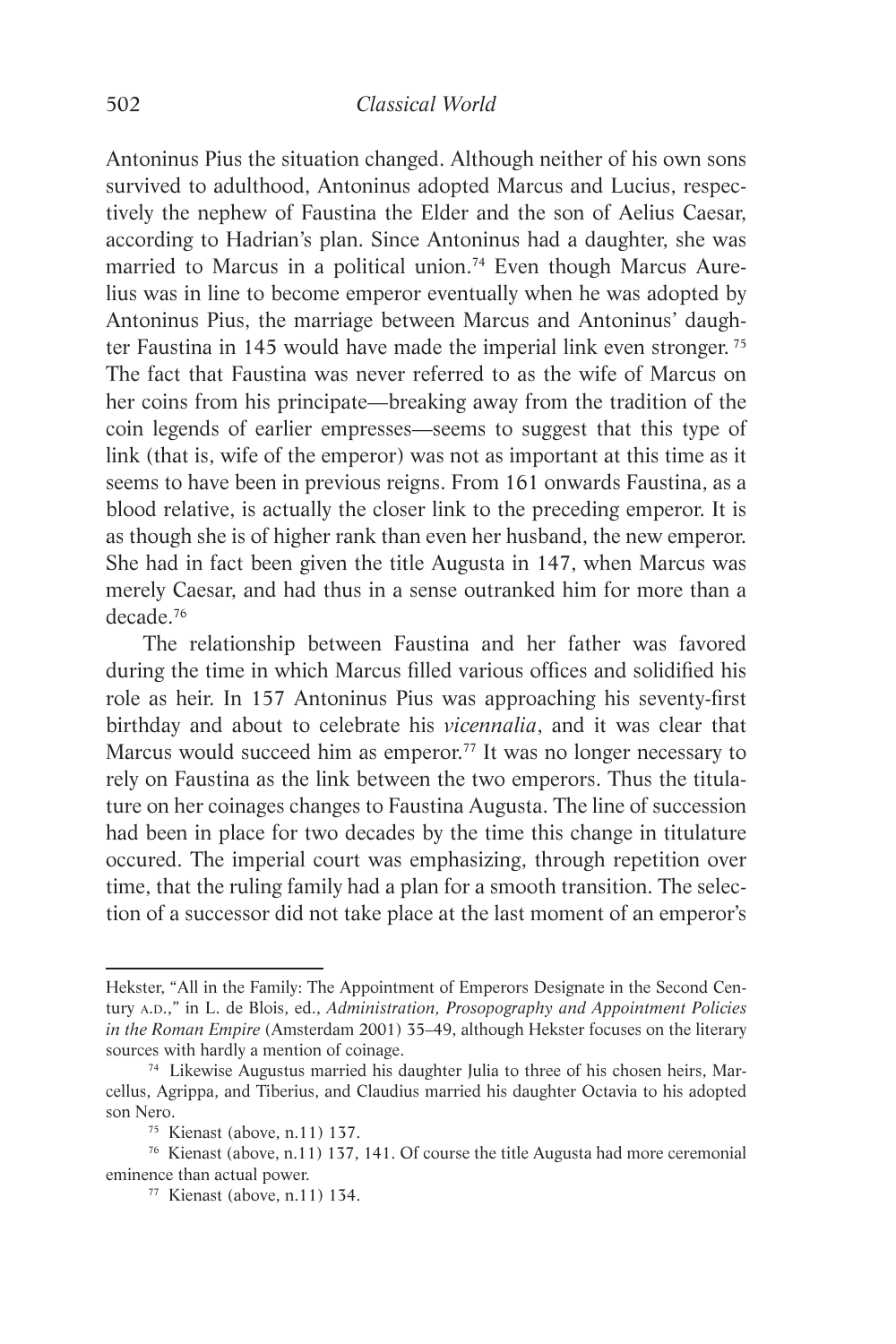reign or even after his death.78 Faustina was designated as the daughter of Antoninus Pius in order to connect him with his successor and to remove any doubt among the people about the future of the empire.

The nomenclature of Lucilla on the coinage also serves to reinforce the legitimacy of Lucius Verus as co-emperor of Rome. Even though Antoninus Pius, under the direction of Hadrian, had adopted both Marcus and Lucius, it is clear that, during his reign, Antoninus did not favor the latter boy as he did the former.<sup>79</sup> One of the first actions Antoninus took in July 138 when he became *princeps* was to nullify the engagement between his daughter Faustina and the young Lucius, which had been part of the adoption ceremony earlier in the year. Instead he betrothed her to Marcus, who was engaged to another woman at the time.<sup>80</sup> Whereas Marcus was elevated to the role of Caesar in 139, Lucius served only as quaestor once and consul twice during the principate of Antoninus.<sup>81</sup> Marcus also appeared on a range of coins from 139 to 161, with nomenclature reflecting his various titles and consulships, while Lucius did not have his own series of coinage during the reign of Antoninus.<sup>82</sup> From these three major decisions, it seems apparent that Antoninus wished to maintain a stronger link with Marcus while keeping Lucius in the background.

However, in March 161, when Marcus became emperor, he elevated his adopted brother Lucius to equal standing as Augustus and therefore

<sup>78</sup> Consider the possible circumstances of Hadrian's succession as one example.

<sup>79</sup>*HA*, *Antoninus* 4.1–6. For the argument that from 138 (if not as early as 136), Hadrian had intended Lucius, not Marcus, to stand more directly in the line of imperial succession, see T. D. Barnes ("Hadrian and Lucius Verus," *JRS* 57 [1967] 77–79), who however, makes his claims based on close readings of the *Historia Augusta*. Even if Hadrian had it in mind that Lucius should eventually become *princeps*, it seems apparent that Antoninus did not share the same inclination for Lucius' advancement. Perhaps relevant to Antoninus' favoring of Marcus is Hallett's notion (above, n.29) 102–107 that the father-in-law to son-in-law relationship was of great importance in Roman society. Hallett contends that a man had a special closeness with his daughter's husband, which is exemplified by the sentiments of Julius Caesar for his unlikely son-in-law Pompey.<br><sup>80</sup> *HA*, *Verus* 2.2–3. Marcus was first engaged to Ceionia Fabia, the daughter of

L. Aelius Caesar. S. Priwitzer (*Faustina minor—Ehefrau eines Idealkaisers und Mutter eines Tyrannen* [Bonn 2009] 63–83) proposes that there was never an engagement between Faustina and Lucius Verus but that Faustina was always intended to marry Marcus Aurelius.

<sup>81</sup> Kienast (above, n.11), 143–4.

<sup>82</sup>*RIC* 93 is an aureus, dated 140–143 that depicts on the reverse Antoninus Pius in a triumphal *quadriga* accompanied by Marcus and Lucius. No coins were minted in the name of Lucius Verus during the principate of Pius.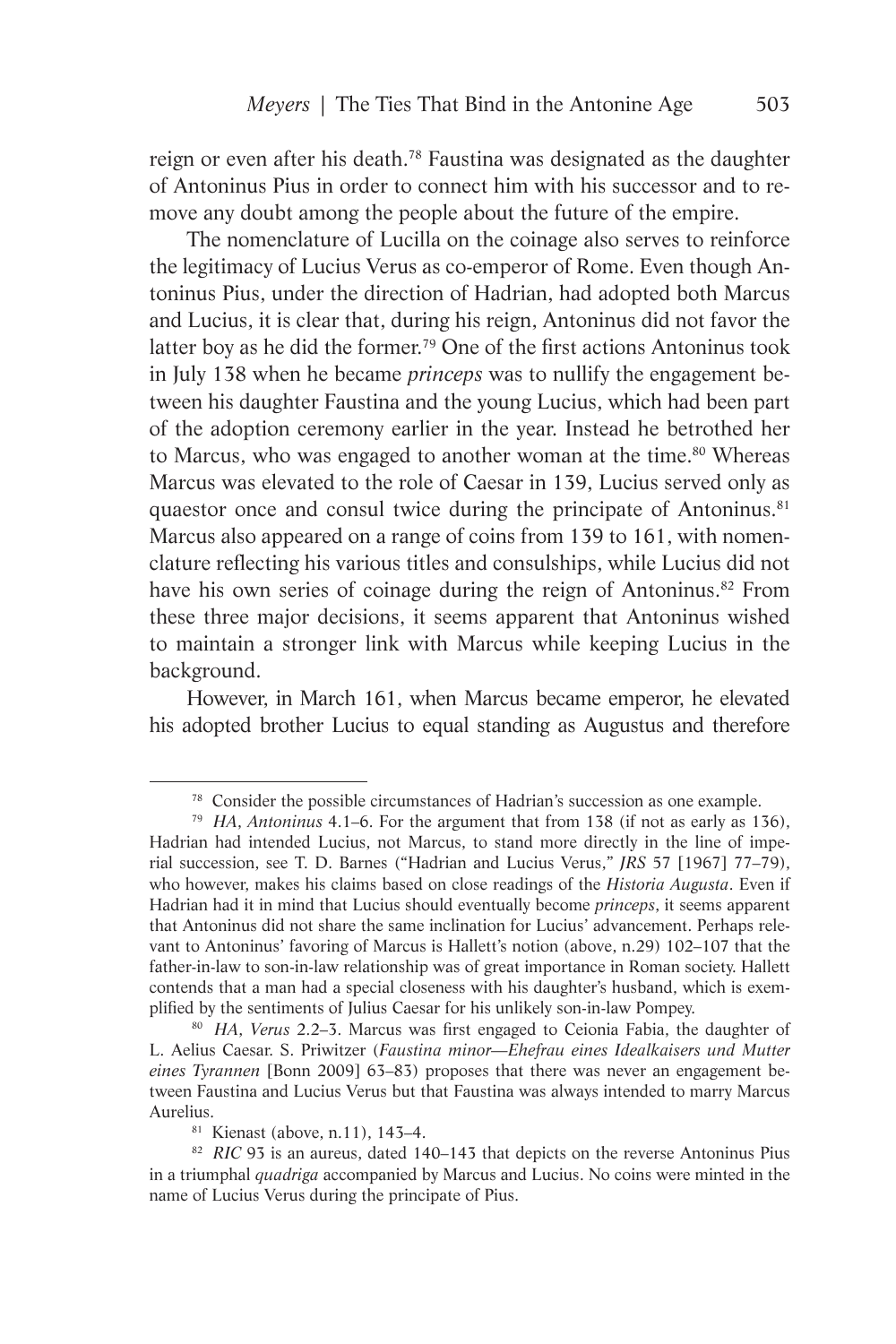co-ruler of the empire.<sup>83</sup> In order to solidify the legitimacy of Lucius, Marcus betrothed his eldest daughter Lucilla to him. Thus the coins of Lucilla emphasize her relationship to her father, the man groomed for the principate for more than twenty years, in order to strengthen the standing of Lucius, who had been denied the honors and privileges accorded to Marcus during the reign of Antoninus. Marcus used the marriage between his daughter and Lucius as a political tool and as a way to put Lucius on equal footing with himself because his adopted brother had not accrued the same honors and ranking as he had.<sup>84</sup> Leveraging the marriage of one's daughter for political purposes was possibly one of the reasons why daughters filled a principal role for their fathers, though surely it is not the only reason. The letters of Marcus Aurelius to Fronto are filled with an affectionate tone toward his children, especially the health of his young daughters.<sup>85</sup>

Support for the idea that Faustina held a powerful role in the imperial family can also be found in ancient sources. In his retelling of the revolt by Avidius Cassius in 175, Cassius Dio accuses Faustina the Younger of enticing the insurgent general with the promise that, if anything should happen to Marcus, Cassius could gain both her and the empire.<sup>86</sup> Although it is unlikely that Faustina actually lured in Cassius, or participated in the revolt in any capacity, the point is that Dio strongly implies that Faustina was the transmitter of imperial power, much as does the *Historia Augusta* in the quotation at the beginning of this article. In spite of Hadrian's adoption strategies, the reign of Marcus can be attributed to his connection to Pius through Faustina. Whether or not this and the anecdote presented at the beginning of this article contain any element or truth is beside the point. What matters is that Faustina was recognized and given credit for her role in the transfer of imperial power from one emperor to another.

It is not new to state that the primary role of imperial women was to ensure the peaceful continuity of the empire, whether through an heir or

<sup>83</sup> Kienast (above, n.11) 143. Cf. *HA*, *Verus* 3.8.

<sup>&</sup>lt;sup>84</sup> Indeed, the only other link to the imperial house that Lucius possessed was the fact that he was the son of Aelius Caesar, Hadrian's choice as heir before Antoninus Pius. Aelius Caesar died before Hadrian, requiring that he designate a new successor. See R. M. Geer, "Second Thoughts on the Imperial Succession from Nerva to Commodus," *TAPA* 67 (1936) 53.

<sup>85</sup> For example, *Aur.* 5.50 and *Ant.* 2.1. When a dispute over the will of Matidia arises, Fronto also urges Marcus Aurelius to consider the position of his daughters who were beneficiaries along with Faustina the Younger (*Amic.* 1.14 and *Ant.* 2.1–2).

<sup>86</sup> Cassius Dio, 72.22.3.